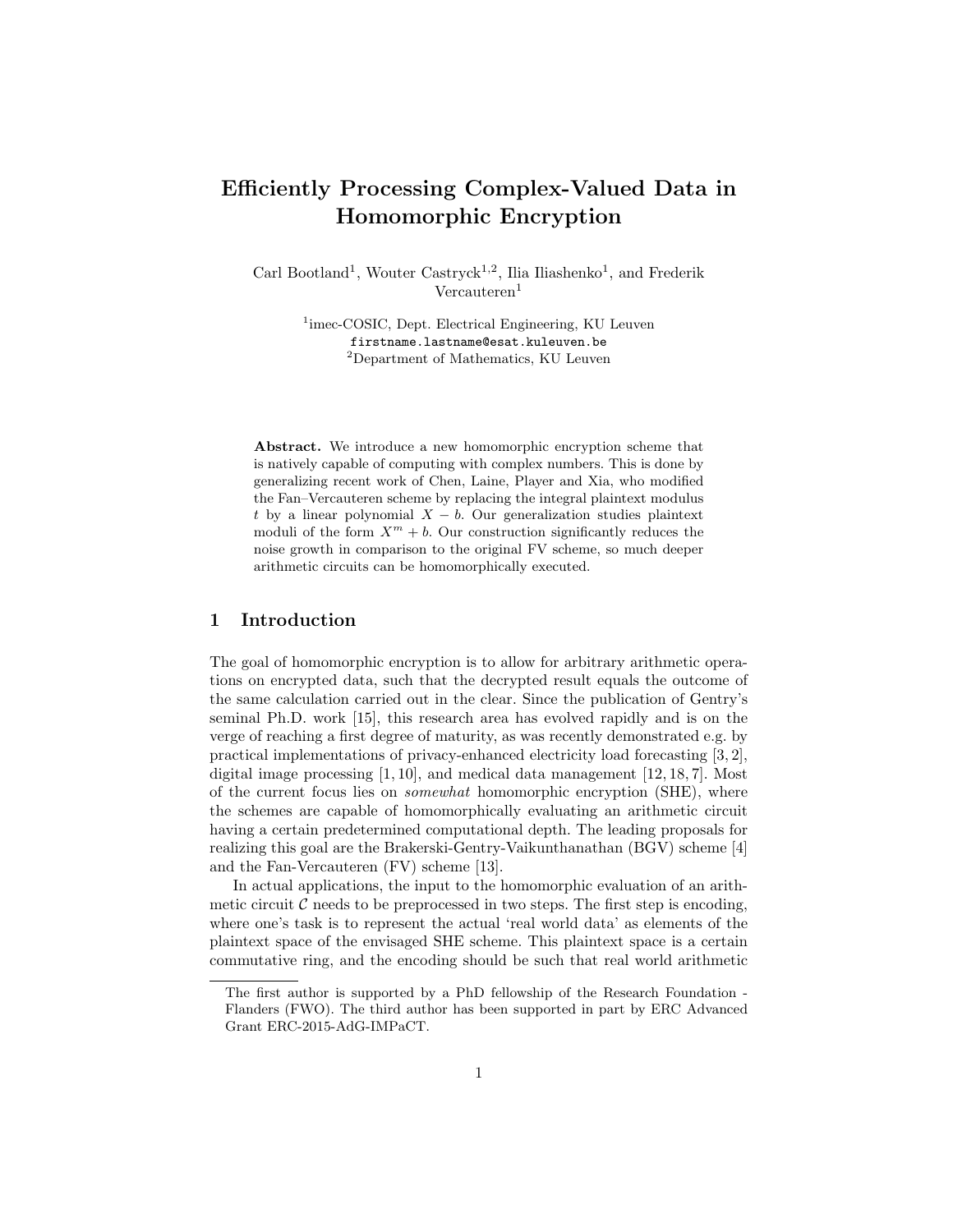agrees with the corresponding ring operations, up to the anticipated computational depth.

In the original descriptions of BGV and FV, the plaintext space is a ring of the form  $R_t = \mathbb{Z}[X]/(t, f(X))$  where  $t \geq 2$  is an integer and  $f(X) \in \mathbb{Z}[X]$ is a monic irreducible polynomial. Throughout this paper we will stick to the common choice of 2-power cyclotomics  $f(X) = X^n + 1$ , where  $n = 2^k$  for some integer  $k \geq 1$ . Encoding numerical input is typically done by taking an integerdigit expansion with respect to some base  $b$ , then replacing  $b$  by  $X$  and finally reducing the digits modulo  $t$ . Decoding then amounts to lifting the coefficients back to  $\mathbb{Z}$ , for instance by choosing representatives in  $(-t/2, t/2]$ , and evaluating the result at  $X = b$ . Thanks to the relation  $X^{-1} \equiv -X^{n-1}$  it is possible to allow the expansions to have a fractional part. In this case the decoding step must be preceded by replacing the monomials  $X^i$  of degree  $i > B$  by  $-X^{i-n}$ , for some appropriate point of separation B. All these parameters need to be chosen in such a way that the evaluation of  $C$  on the encoded data decodes to the right outcome. At the same time one wants  $t$  to be as small as possible, because its size highly affects the efficiency of the resulting SHE computation. Selecting optimal parameters is a tedious application-dependent balancing act to which a large amount of recent literature has been devoted, see e.g. [20, 12, 8, 6, 18, 11, 2].

Because in practice *n* is of size at least 1024, the plaintext spaces  $R_t$  can a priori host an enormous range of data, even for very small values of  $t$ . Unfortunately this is hindered by their structure, which is not a great match with numerical input data types like integers, rationals or floats. For example, if  $t = 2$  then it is not even possible to add a non-zero element to itself without incorrect decoding. Because of such phenomena, values of t are required that typically consist of dozens of decimal digits, badly affecting the efficiency. An idea to remedy this situation has been around for a while [17, 4, 14] and uses a polynomial plaintext modulus, rather than just an integer. Recently the first detailed instantiation of this idea was given by Chen, Laine, Player and Xia [6], who adapted the FV scheme to plaintext moduli  $t = X - b$  for some  $b \in \mathbb{Z}_{\geq 2}$ . In this case the plaintext space becomes  $R_t = \mathbb{Z}[X]/(X - b, X^n + 1) = \mathbb{Z}[X]/(X - b, b^n + 1) \cong \mathbb{Z}_{b^n + 1}$ , whose structure is a *much* better match with the common numerical input data types. This allows for much smaller plaintext moduli (norm-wise), with beneficial consequences for the efficiency, or for the depth of the circuits  $\mathcal C$  that can be handled [6, Section 7.2].

This paper further explores the paradigm that the structure of the plaintext space  $R_t$  should match the input data type as closely as possible. Concretely, we focus on *complex-valued* data types, such as cyclotomic integers and floating point complex numbers. We study this setting mainly in its own right, but note that complex input data has been considered in homomorphic encryption before, e.g., in the homomorphic evaluation of the Discrete Fourier Transform studied by Costache, Smart and Vivek [10] in the context of digital image processing, where the input consists of cyclotomic integers.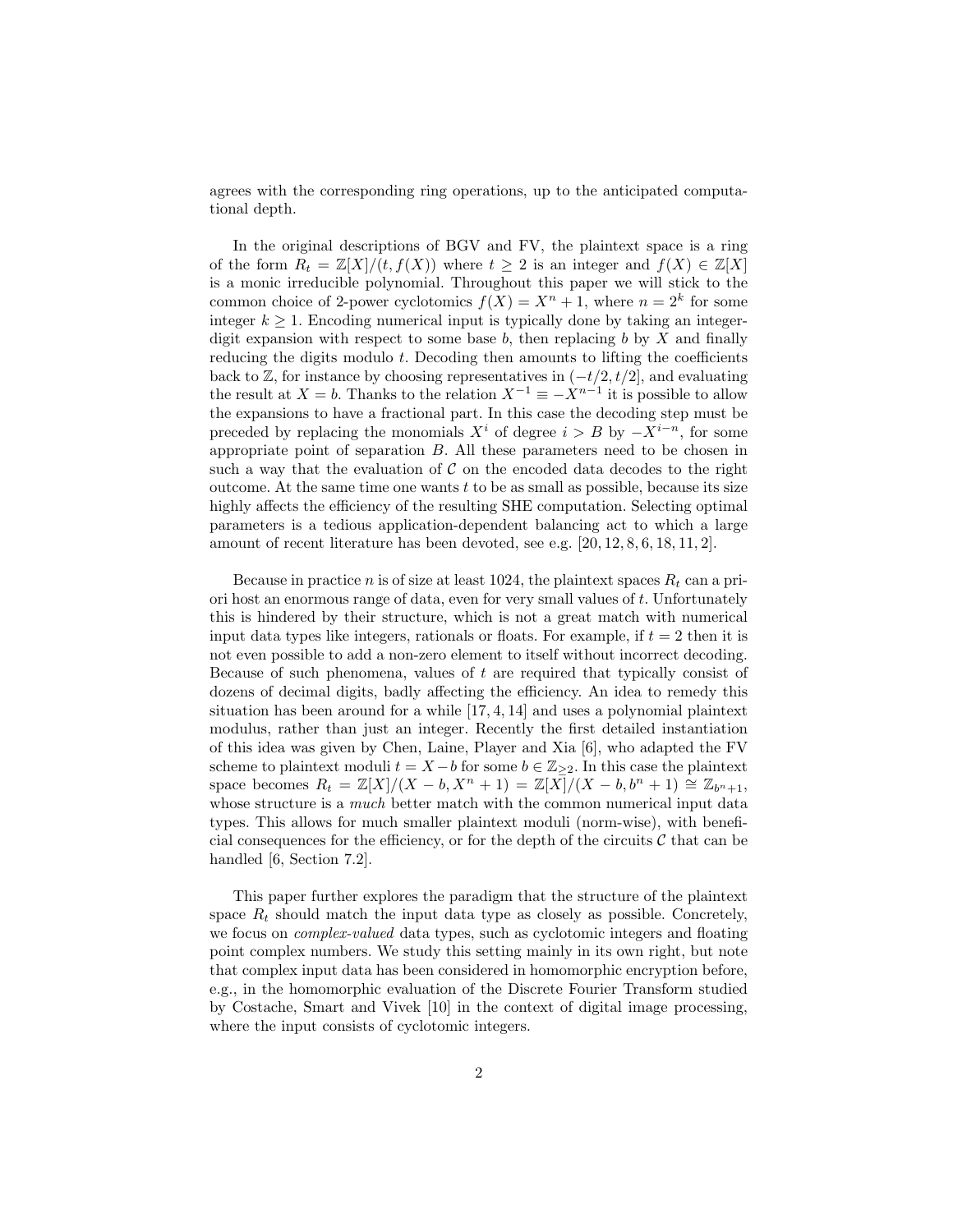Representing complex numbers. One naive way to encode a complex number z would be to view it as a pair of real numbers, for instance using Cartesian or polar coordinates. These can be fed separately to the SHE scheme, which is now used to evaluate two circuits. A more direct way is to use a complex base b. For instance, one could take  $b = e^{\pi i/n}$ , as was done by Cheon, Kim, Kim and Song [8], albeit in a somewhat different context. This choice has the additional feature that  $f(b) = 0$ , so that wrapping around modulo  $f(X) = X<sup>n</sup> + 1$  does not lead to incorrect decoding. However, finding an integer-digit base b expansion with small norm which approximates  $z$  sufficiently well is an  $n$ -dimensional lattice problem, which is practically infeasible. To get around this Costache, Smart and Vivek [10] instead use  $b = \zeta := e^{\pi i/m}$  for some divisor  $m | n$ , which is small enough for finding short base  $\zeta$  approximations, while preserving the feature that wrapping around modulo  $f(X)$  is unharmful. But in their approach, a huge portion of plaintext space is left unused. Indeed, the encoding map is

$$
\mathbb{Z}[\zeta] \to R_t : z = \sum_{i=0}^{m-1} z_i b^i \mapsto \sum_{i=0}^{m-1} \overline{z}_i Y^i,
$$

where  $Y = X^{n/m}$ ,  $t \ge 2$  is an integral plaintext modulus and  $\overline{z}_i$  is the reduction of  $z_i$  mod t, so that all plaintext computations are carried out in the subring  $\mathbb{Z}[Y]/(t, Y^m + 1)$ , which is of index  $t^{n-m}$  in  $R_t$ . Our proposal is to resort to a plaintext modulus of the form  $t = X^m + b$  for some small integer b, with  $|b| \geq 2$ . In this case, for  $m < n$ , we have  $R_{X^m+b} = \mathbb{Z}[X]/(X^m + b, X^n + 1) =$  $\mathbb{Z}[X]/(b^{n/m}+1, X^m+b)$ . An additional assumption (which is discussed in more detail in the next section), is that

there exists an 
$$
\overline{\alpha} \in \mathbb{Z}_{b^{n/m}+1}
$$
 such that  $\overline{b} = \overline{\alpha}^m$ ,  $(1)$ 

where  $\bar{b}$  denotes the reduction of b modulo  $b^{n/m} + 1$ . Throughout we fix such an  $\bar{\alpha}$  and let  $\bar{\beta}$  be its multiplicative inverse, which necessarily exists. This implies that  $(\bar{\beta}X)^m + 1 = 0$ , therefore we have a well-defined ring homomorphism

$$
\mathbb{Z}[\zeta] \to R_{X^m + b} : \sum_{i=0}^{m-1} z_i \zeta^i \mapsto \sum_{i=0}^{m-1} \overline{z}_i \overline{\beta}^i X^i \tag{2}
$$

which is surjective with kernel  $(b^{n/m}+1)$ . In other words, while Costache, Smart and Vivek restrict their computations to an injective copy of  $\mathbb{Z}[\zeta]/(t)$  inside  $R_t$ , we can view  $R_{X^m+b}$  as an *isomorphic* copy of  $\mathbb{Z}[\zeta]/(b^{n/m}+1)$ . Essentially, our approach transfers the unused part of the plaintext space coming from the large dimension n into a larger integral modulus, reflected in the exponent  $n/m$ .

In the remainder of this paper, we explain how this observation can be used to efficiently process complex-valued input data in homomorphic encryption. First, in Section 2 we explain how to encode and decode elements of the ring  $\mathbb{Z}[\zeta]$  of  $2m<sup>th</sup>$  cyclotomic integers and discuss the assumption (1), with special attention to the case  $m = 2$  where  $\mathbb{Z}[\zeta] = \mathbb{Z}[\mathbf{i}]$  is the ring of Gaussian integers. Next in Section 3 we explain how this can be used to encode other data types such as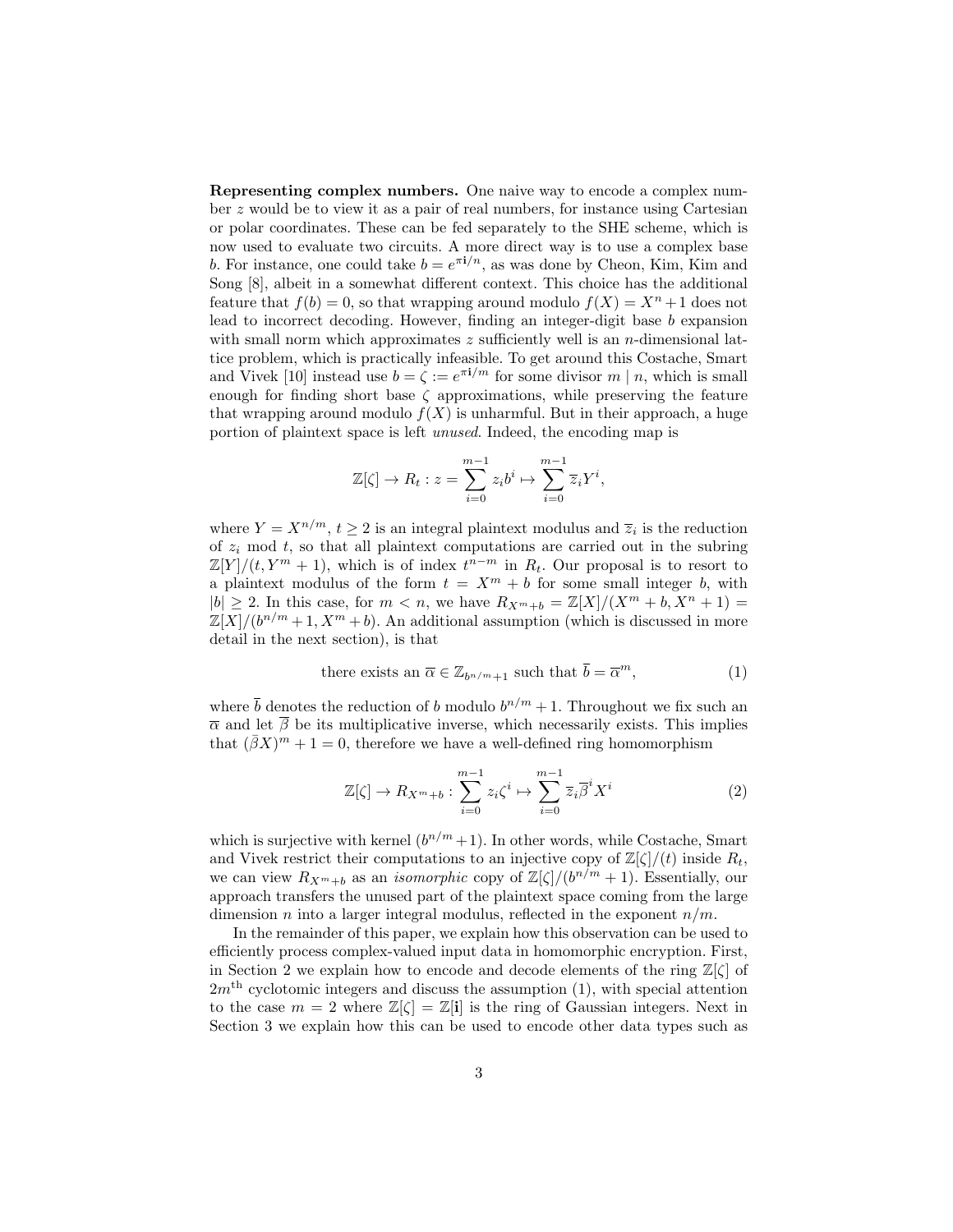cyclotomic rationals or complex floats, either by resorting to LLL as in [10] or by using Chen et al.'s fractional encoder from [6]. In Section 4 we discuss how to adapt the FV scheme so that it can cope with plaintext spaces of the form  $R_{X^m+b}$ . Finally, in Section 6 we discuss the performance of this adaptation in comparison with previous approaches. In short we can reach a depth at least 5 times that of the best approach which directly encrypts encodings of complex numbers [10]. We can also reach very similar depths to the state of the art where one encrypts the real and imaginary parts separately [6]. However, since we natively encrypt complex numbers our ciphertexts are two times smaller and hence our approach is more efficient by roughly a factor two in time and three in space.

## 2 Encoding and decoding elements of  $\mathbb{Z}[\zeta]$

**Encoding** Encoding an element of  $\mathbb{Z}[\zeta]$  happens in two steps. The first step applies the map  $(2)$  yielding a polynomial of degree less than m which typically has very large coefficients. The second step is comparable to the *hat encoder* of Chen et al. [6] and switches to another representant by spreading this polynomial across the range  $1, X, \ldots, X^{n-1}$  while making the coefficients a lot smaller. The result will then be lifted to  $R = \mathbb{Z}[X]/(X^n + 1)$  and fed to our adaptation of the FV scheme, where the smaller coefficients are important to keep the noise growth bounded.

Here is how this second step is carried out in practice: we think of the coefficients  $\overline{z}_i \overline{\beta}^i$  as being represented by integers between  $-\lfloor b^{n/m}/2 \rfloor$  and  $\lceil b^{n/m}/2 \rceil$ . We then expand these integers to base b using digits  $a_{i,j}$  from the range  $-[b/2],$  $\ldots$ ,  $\lfloor b/2 \rfloor$  to find

$$
\overline{z}_i \overline{\beta}^i = \overline{a}_{i,n/m-1} \overline{b}^{n/m-1} + \ldots + \overline{a}_{i,1} \overline{b} + \overline{a}_{i,0}.
$$

There is a minor caveat here, namely if  $b$  is odd then there are more integers modulo  $b^{n/m} + 1$  than there are balanced b-ary expansions of length at most  $n/m$ . This is easily resolved by allowing the last digit to be one larger. For even b the situation is opposite: since  $\overline{z}_i \overline{\beta}^i$  is represented by an integer of size at most  $b^{n/m}/2 = b/2 \cdot b^{n/m-1}$  we have a surplus of base-b expansions. Here it makes sense to choose an expansion with the shortest Hamming weight (e.g., if  $b = 2$ ) then we simply pick the non-adjacent form). We denote the maximal number of non-zero coefficients that can appear in a fresh encoding by  $N_b$ .

Given such base-b expansions of the coefficients, we replace each occurrence of  $\bar{b}$  by  $-X^m$  and then substitute the results in the image of (2). We end up with an expansion  $\sum_{i=0}^{n-1} \overline{c}_i X^i$  where the  $\overline{c}_i$  are represented by integers of absolute value at most  $\overline{b}/2\overline{c}$ , or in fact  $\left| \frac{(b + 1)}{2} \right|$  if we take into account the caveat.

**Decoding** In order to decode a given expansion  $\sum_{i=0}^{n-1} \bar{c}_i X^i$  we walk through the same steps in reverse order. First we pick another representant by reducing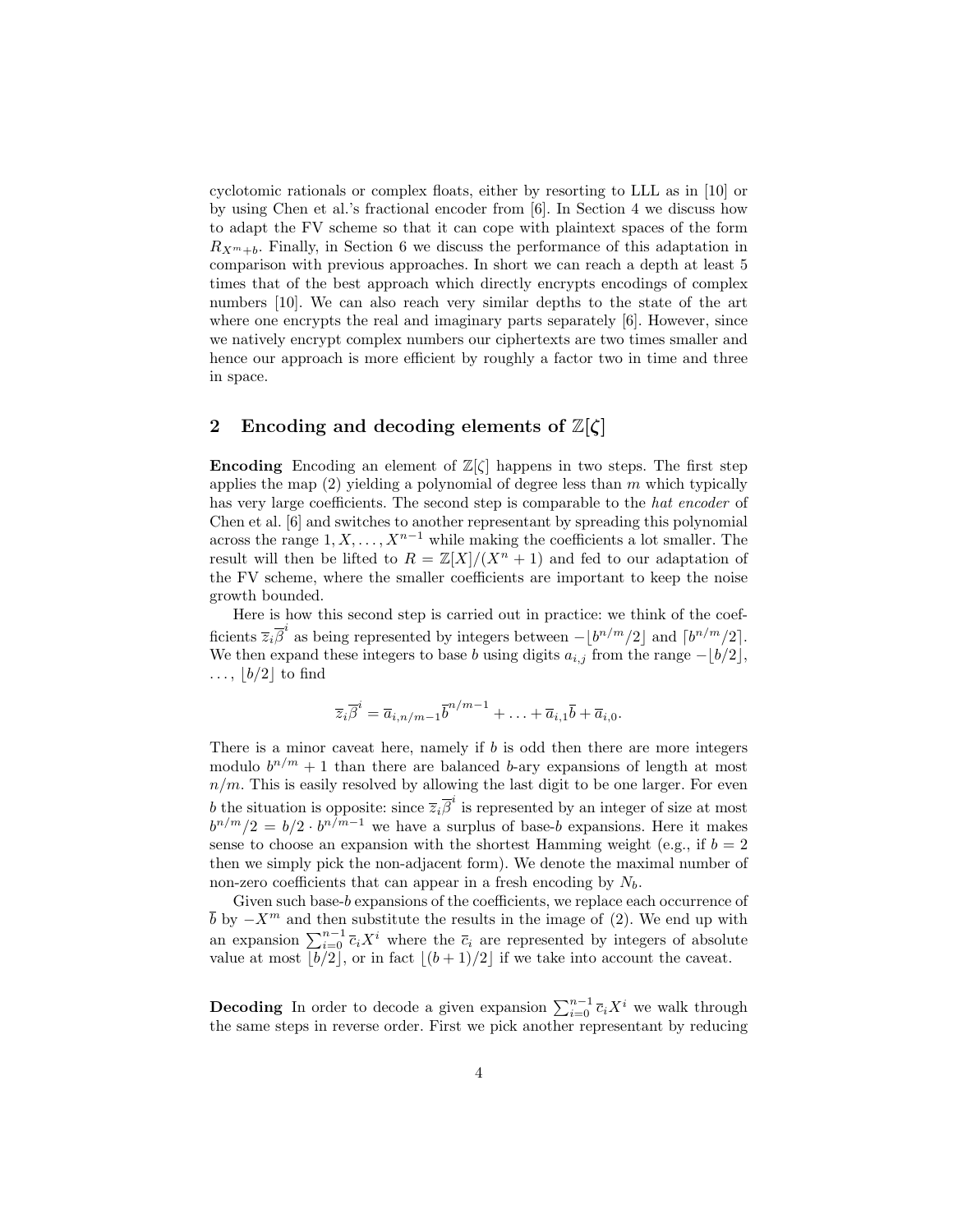the expansion modulo  $X^m + b$ , in order to end up with

$$
\sum_{i=0}^{m-1} \overline{c}'_i X^i \in \mathbb{Z}[X]/(b^{n/m} + 1, X^m + b).
$$

This can be rewritten as  $\sum_{i=0}^{m-1} \bar{c}_i' \bar{\alpha}^i \bar{\beta}^i X^i$  so we decode as  $\sum_{i=0}^{m-1} z_i \zeta^i \in \mathbb{Z}[\zeta]$ where  $z_i$  is a representant of  $\overline{c}_i^i \overline{\alpha}^i$  taken from the range  $-[b^{n/m}/2], \ldots, [b^{n/m}/2].$ 

On the assumption (1) Usually n and m are determined by security considerations and the concrete application. To apply our encoding method we want to find a small value of b for which condition (1) is met. This is easiest if  $n/m$ is small or  $m$  is small. If no satisfactory value of  $b$  can be found then one can try to enlarge m and view  $\mathbb{Z}[\zeta]$  as a subring of a higher degree cyclotomic ring. Below we give two lemmas constraining the possible choices for b given  $m$  and  $n$ ; still assuming we are working with 2-power cyclotomic  $f$ .

One choice for b which is always possible is  $2^{m/2}$ , since defining  $\alpha$  as

$$
\alpha = 2^{n/8} \left( 2^{n/4} - 1 \right),\tag{3}
$$

then it easy to verify that  $\alpha^2 \equiv 2 \mod 2^{n/2} + 1$  and hence

$$
\alpha^m \equiv 2^{m/2} \bmod 2^{\frac{m}{2}\frac{n}{m}} + 1.
$$

If m is small then this results in a reasonably slow coefficient growth. On the other hand if m is large compared to n then the modulus  $b^{n/m} + 1$  is smaller and it is apparently easier to have condition (1) satisfied, as is confirmed by experiment.

**Lemma 1.** Let  $n > m > 1$ . A necessary condition for (1) is that for every odd prime  $p \mid b^{n/m} + 1$  we have  $2n \mid p-1$ .

*Proof.* First we show that b has multiplicative order  $2n/m$  in  $\mathbb{Z}_{h^n/m+1}$ . Clearly we have  $b^{n/m} \equiv -1 \mod b^{n/m} + 1$  so that  $b^{2n/m} \equiv 1 \mod b^{n/m} + 1$ . This shows that the order of b divides  $2n/m$  so is a power of 2 and hence it is equal to  $2n/m$ .

Since  $2 \mid n/m$  and  $x^2 \equiv 1 \mod 4$  for any odd x we have that if b is odd  $b^{n/m} + 1 \equiv 2 \mod 4$  while if b is even  $b^{n/m} + 1$  is odd. Thus that we can write

$$
b^{n/m} + 1 = 2^{\rho} p_1^{e_1} \dots p_j^{e_j}
$$

where the  $p_i$ ,  $1 \leq i \leq j$  are distinct odd primes and  $\rho = b \mod 2$ .

Now we can see via the Chinese Remainder Theorem that there exists an  $\alpha$ such that  $\alpha^m \equiv b \mod b^{n/m} + 1$  if and only if there exist  $\alpha_i$  such that  $\alpha_i^m \equiv b$ mod  $p_i^{e_i}$  for every *i*. Further we must have  $b^{n/m} \equiv -1 \mod p_i^{e_i}$  so that *b* has order  $2n/m$  modulo  $p_i^{e_i}$ . This implies  $\alpha_i$  has order  $m \cdot 2n/m = 2n$  modulo  $p_i^{e_i}$ and since  $(\mathbb{Z}/p_i^{e_i}\mathbb{Z})^{\times}$  is cyclic of order  $p_i^{e_i-1}(p_i-1)$  we see that  $2n \mid (p_i-1)$  by Lagrange's Theorem for each  $1 \leq i \leq j$ .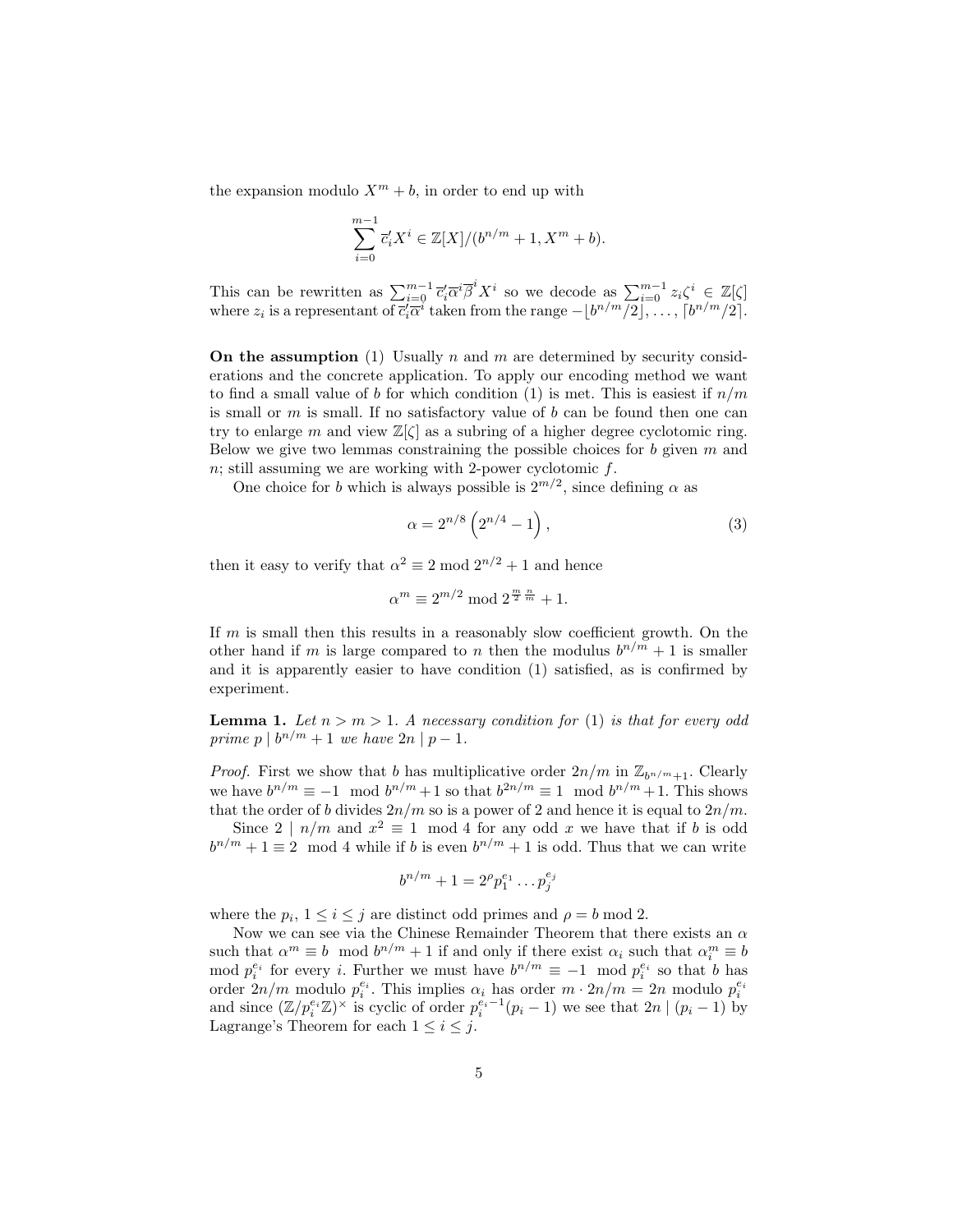**Lemma 2.** Let g be an element of order n in  $\mathbb{Z}_{4n}^{\times}$  and let t be an element of order 2 not in  $\langle g \rangle$  so that  $\mathbb{Z}_{4n}^{\times} = \langle t \rangle \times \langle g \rangle$ . If condition (1) is satisfied for odd  $b > 1$  and  $m > 1$  then b mod 4n is an element of the subgroup  $\langle t \rangle \times \langle g^m \rangle$ . In particular this implies that  $b \equiv \pm 1 \mod 4m$ .

In fact, one may always take  $g = 3$  and  $t = -1$  in the above lemma.

*Proof.* Using Lemma 1 and the notation from its proof we can write each  $p_i$  as  $2nc_i + 1$  for some natural number  $c_i$ . This implies that

$$
b^{n/m} + 1 = 2 \prod_{i=1}^{j} (2nc_i + 1)^{e_i} \equiv 2 \mod 4n
$$

and hence  $b^{n/m} \equiv 1 \mod 4n$ . Therefore the order of b as an element of  $\mathbb{Z}_{4n}^{\times}$ divides  $n/m$ .

Now we have  $\mathbb{Z}_{4n}^{\times} = \langle t \rangle \times \langle g \rangle$  so that for b mod 4n to have an order dividing  $n/m$  it must be an element of the subgroup  $\langle t \rangle \times \langle g^m \rangle$ . This is because this subgroup certainly only contains elements whose order divides  $n/m$ . Further,  $\mathbb{Z}_{4n}^{\times}$  has exactly  $2n/m$  such elements but this is the size of the subgroup so the subgroup is exactly all such elements.

For the final part we note, as stated after the lemma, that  $q = 3$  and  $t = -1$ can be taken and that  $3^m \equiv 1 \mod 4m$  which gives the desired result. We remark that for any  $b \equiv \pm 1 \mod 4m$  it is always the case that  $b^{n/m} \equiv 1 \mod 4n$  so from this condition we cannot determine anything more about  $b$  modulo  $4m$  but the condition given modulo 4n is stronger.

**Lemma 3.** Suppose b, n and m satisfy (1), then so does  $-b, n, m$ .

*Proof.* Since  $(-b)^{n/m} + 1 = b^{n/m} + 1$  when n is a power of two and  $m < n$ , we must show that  $-1$  has an mth root modulo  $b^{n/m} + 1$ ; we show that  $\alpha^{n/m}$  is such an *m*th root. We have  $(\alpha^{n/m})^m = (\alpha^m)^{n/m} \equiv b^{n/m} \equiv -1 \mod b^{n/m} + 1$  as required. Hence we see that  $(\alpha^{n/m+1})^m = \alpha^n \alpha^m = -1 \cdot b$  as required.

We note that the above proof only required  $n/m$  to be even and not equal to a power of two so applies somewhat more generally.

Our method is particularly friendly towards Gaussian integers. Indeed if  $m =$ 2 then one can always take  $b = 2$ , as we have seen that  $\overline{\alpha}^2 = \overline{2}$  where  $\alpha$  is as in (3). The map (2) then defines an isomorphism between  $R_{X^2+2}$  and  $\mathbb{Z}[i]/(2^{n/2}+1)$ . If this ring is not large enough to ensure correct decoding, then one can move to slightly larger values of b. The next choice which always works is  $b = 4$ , where one can simply take  $\alpha = 2$ . Here the ring becomes  $\mathbb{Z}[\mathbf{i}]/(2^n + 1)$ .

## 3 Encoding complex-valued input data

In this section we look at the more general problem of encoding floating point complex numbers. Our approach will be to approximate these complex numbers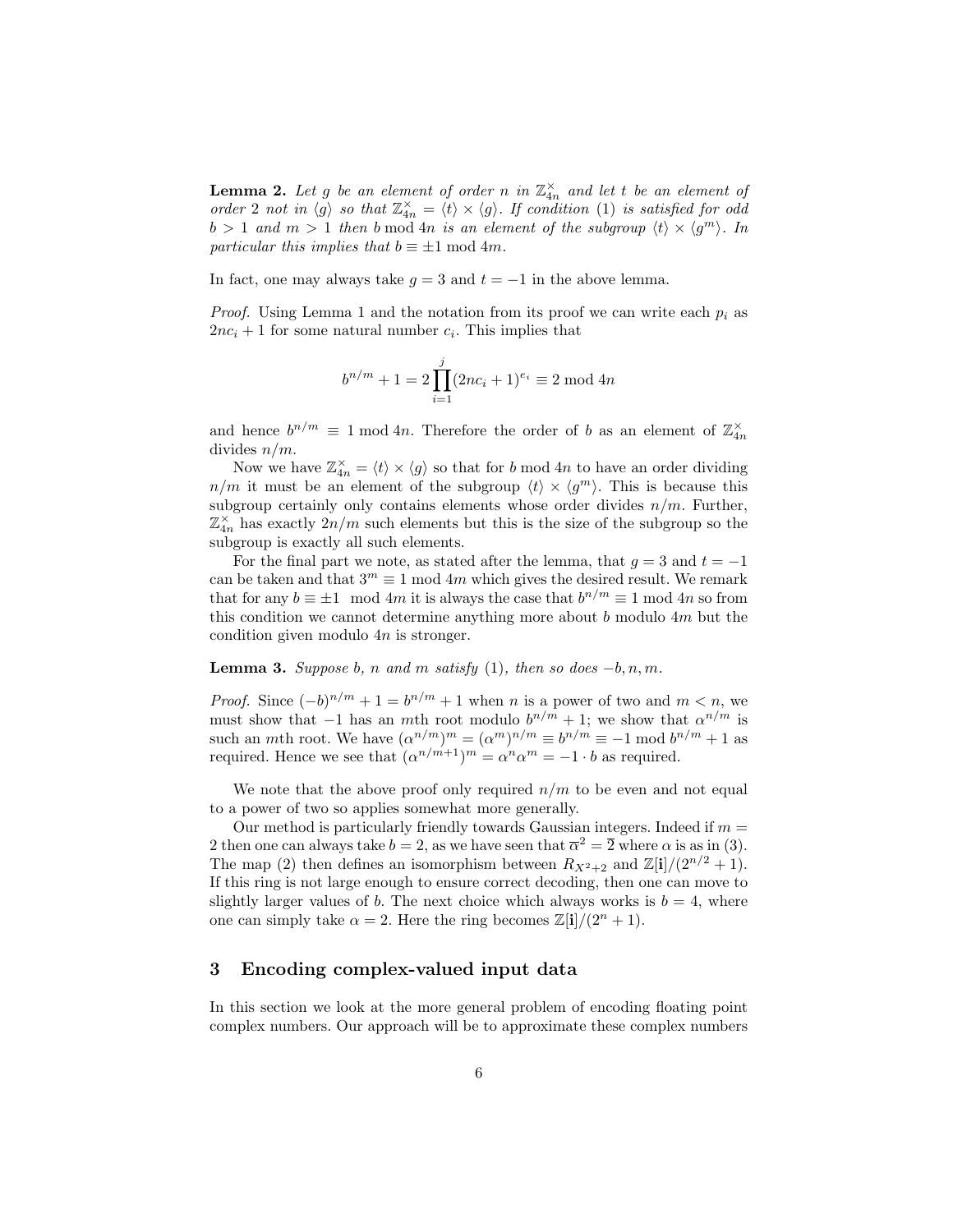by suitable cyclotomic rationals and then proceed as in Section 2. We have many choices for such approximations including the choice of  $m$  which defines which root of unity we are working with. We also have the choice between using integer or rational coefficients for the approximation. Perhaps the most obvious and straightforward approach is to consider our complex number z written in terms of its real and imaginary parts, say  $z = x + y$  if or some real numbers x and y. We can then approximate x and y by rationals depending on how much precision we require. This leads us to considering the case  $m = 2$  and the question then arises of how to encode fractional coefficients.

#### 3.1 Fractional encoding

Here we consider how to encode a rational number into the space  $\mathbb{Z}/p\mathbb{Z}$  for some integer  $p$ , so that it can then be expanded using the technique in Section 2. This problem was considered by Chen, Laine, Player and Xia in [6, Section 6. Their approach is to define a finite subset  $P$  of  $Q$  along with an encoding map  $\text{Enc}: \mathcal{P} \to \mathbb{Z}/p\mathbb{Z}$  and a decoding map  $\text{Dec}: \text{Enc}(\mathcal{P}) \to \mathcal{P}$ . The maps should satisfy, firstly, correctness:  $\text{Dec}(\text{Enc}(x/y)) = x/y$  for  $x/y \in \mathcal{P}$  and secondly, Enc should be both additively and multiplicatively homomorphic so long as it still encodes an element of P. The natural choice for the map Enc is  $Enc(x/y) = xy^{-1}$ mod  $p$  where the inverse of  $y$  is computed modulo  $p$ . Care thus needs to be taken to ensure that y has such an inverse, which is ensured with a careful choice of  $\mathcal{P}.$ 

In our setting the coefficient modulus p is of the form  $b^{n/2} + 1$ , thus if one wants roughly the same precision for the integer and fractional parts one can take for an odd base b

$$
\mathcal{P} = \left\{ c + \frac{d}{b^{n/4}} \ : \ c, d \in \left[ -\frac{b^{n/4} - 1}{2}, \frac{b^{n/4} - 1}{2} \right] \cap \mathbb{Z} \right\};
$$

while for even b one can choose

$$
\mathcal{P} = \left\{ c + \frac{d}{b^{n/4-\delta}} : |c| \le \frac{(b^{n/4+\delta-1}-1)b}{2(b-1)}; |d| \le \frac{(b^{n/4-\delta}-1)b}{2(b-1)}; c, d \in \mathbb{Z} \right\},\
$$

where  $\delta \in \{0,1\}$  depending on whether you want one more base-b digit in the fractional  $(\delta = 0)$  or integer  $(\delta = 1)$  part.

The encoding of an element  $e \in \mathcal{P}$  is then computed as  $-e^{n/2} \mod b^{n/2} + 1$ . The important thing to note about using this encoding is that for decoding to work the result of the computations must lie in  $P$ . If your input data are complex numbers and you approximate them using  $n/4$  fractional b-ary digits then it is likely that after one multiplication the result is no longer in  $P$ . Thus one must appropriately choose the precision with which to encode the data, depending primarily on the depth of the circuit to be evaluated and the final precision required. The only constraint is that the precision should be a divisor of  $b^{n/4}$  so that  $-e^{h^{n/2}}$  is an integer.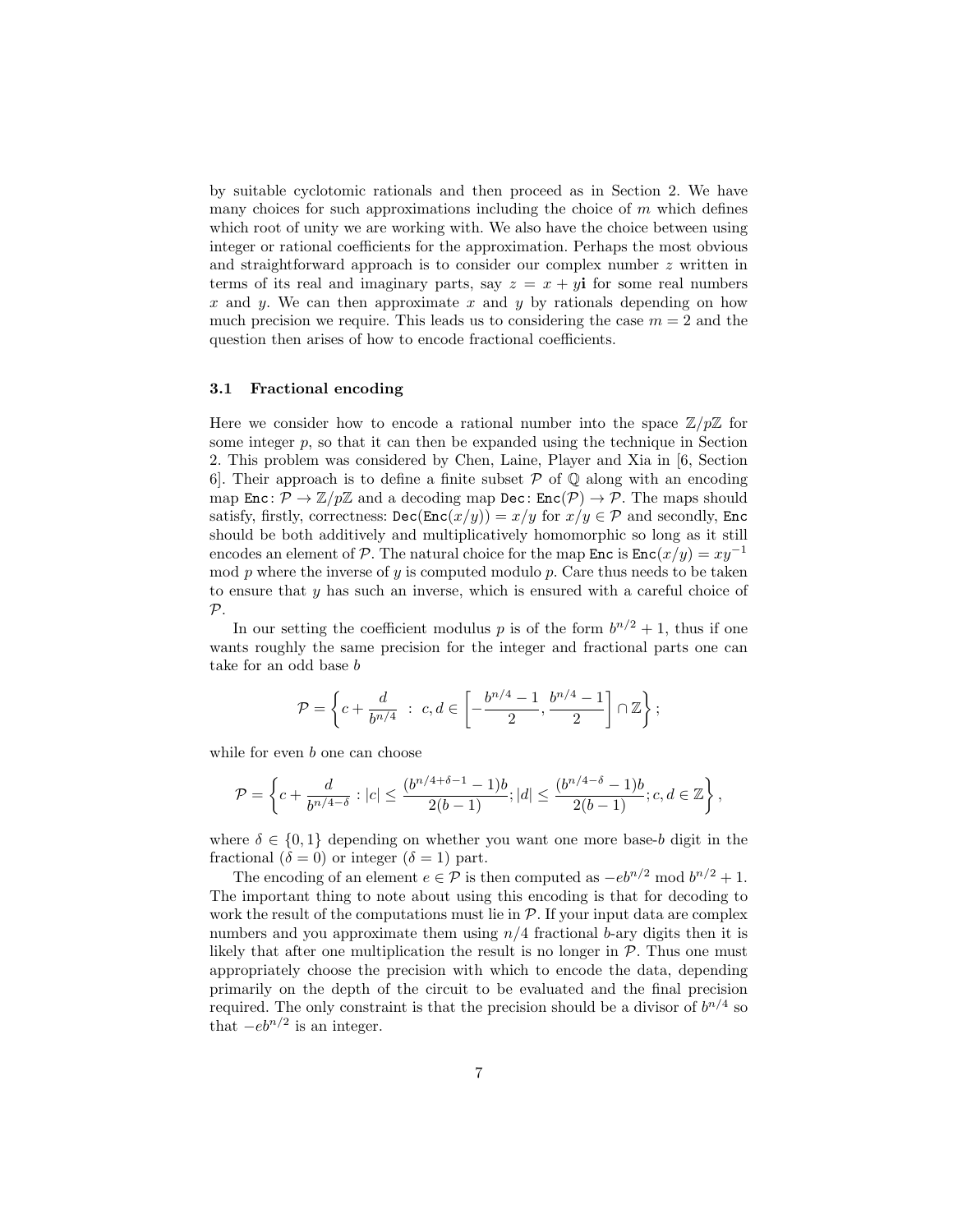We note that the fractional encoder need not require  $m$  to be 2. However in this case there appears to be no straightforward way to find a good rational approximation with small numerators and denominators except when the denominators are all equal, in this case if this denominator is  $r$  then we simply require an approximation of rz in  $\mathbb{Z}[\zeta]$  subject to some constraint on the coefficients. However, the problem of finding such an approximation to our complex number itself, rather than a scaling, is interesting in its own right as it avoids the need for encoding fractional values and tracking the denominator inherently present in such encodings.

#### 3.2 Integer coefficient approximation

The task of finding a cyclotomic integer closely approximating an arbitrary complex number was considered by Costache, Smart and Vivek in [10]. Here the idea is to solve an instance of the closest vector problem (CVP) in the (scaled) lattice  $\mathbb{Z}[\zeta]$ , where the power basis is scaled and split into real and complex part, which are approximated by integers. In detail: we choose a scaling constant  $C > 0$ , and define the constants  $a_i$  and  $b_i$  for  $i = 0, \ldots, m - 1$ , where  $a_i = [\Re(C\zeta^i)]$  and  $b_i = [\Im(C\zeta^i)]$ . The lattice we then consider is given by the m rows of the matrix

$$
\begin{pmatrix} 1 & 0 & a_0 & b_0 \\ \cdot & \cdot & \vdots & \vdots \\ 0 & 1 & a_{m-1} & b_{m-1} \end{pmatrix}.
$$

The target vector in our CVP instance will then be the appropriately scaled real and complex parts of the complex number  $z$  we wish to approximate. Concretely, this vector is  $(0, \ldots, 0, \lceil \Re(Cz) \rceil, \lceil \Im(Cz) \rceil)$ .

If  $(z_0, \ldots, z_{m-1}, A, B)$  is a solution to the CVP instance then we must have

$$
\left[\Re(Cz)\right] \approx A = \sum_{i=0}^{m-1} z_i a_i \approx \Re\left(C \sum_{i=0}^{m-1} z_i \zeta^i\right)
$$

and similarly for the imaginary part. We therefore see that  $\sum_{i=0}^{m-1} z_i \zeta^i$  is a good approximation to z. Further, C gives some control over the quality of the approximation, larger C gives a finer-grained lattice but also increases the size of the last two coefficients of the basis vectors which may lead to a larger distance between the target vector and the closest lattice point, which in turn makes solving the CVP instance harder and negatively affects the quality of our approximation of Cz.

In [10] the authors solve this CVP instance using the embedding technique. Namely they attempt to solve the shortest vector problem in the lattice spanned by the rows of

$$
\begin{pmatrix} 1 & 0 & a_0 & b_0 & 0 \ \cdot & \cdot & \vdots & \vdots & \vdots \\ 0 & 1 & a_{m-1} & b_{m-1} & 0 \\ 0 & \cdot & 0 & \left[ \Re(Cz) \right] \left[ \Im(Cz) \right] T \end{pmatrix}
$$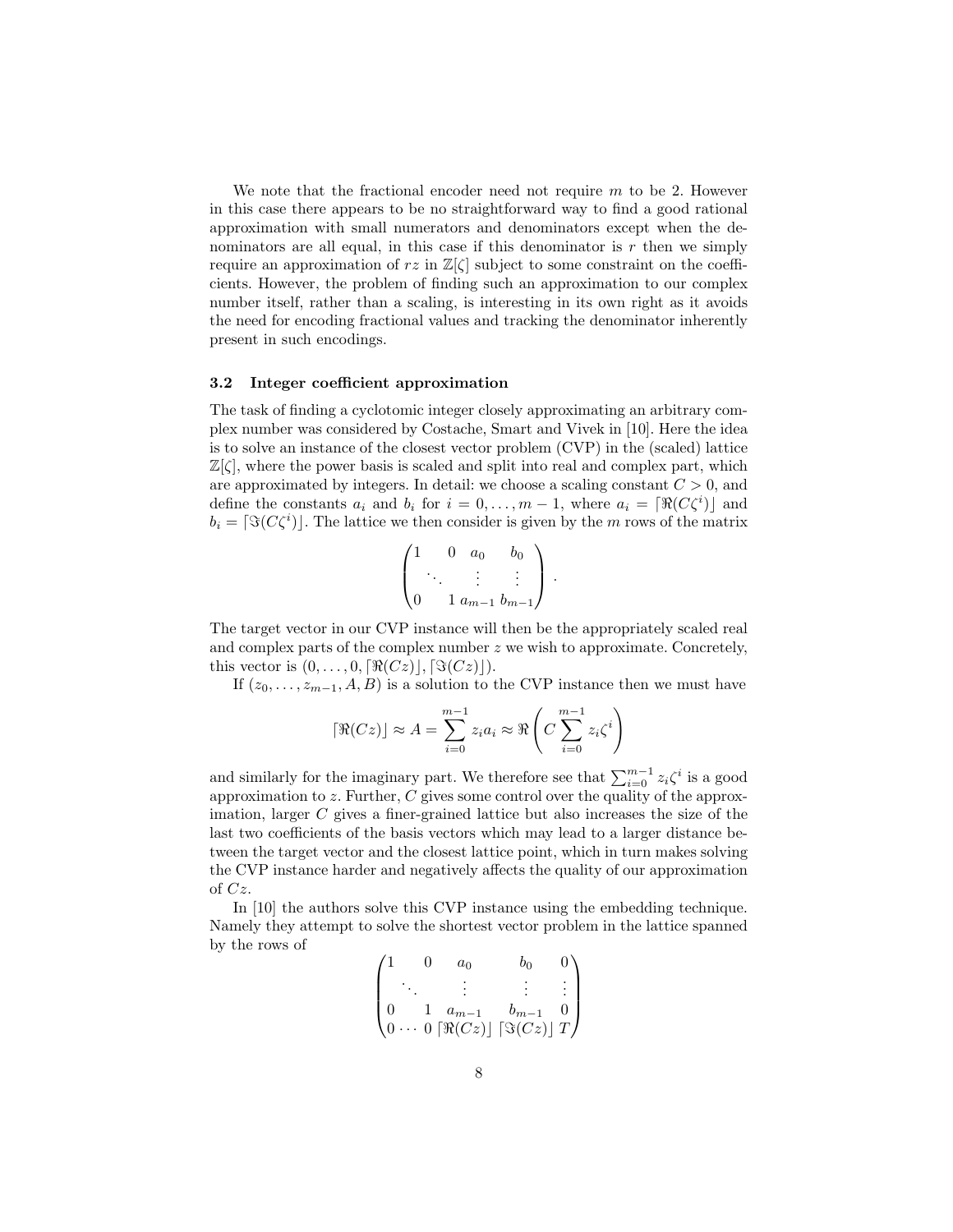for some non-zero constant T. With suitable parameter choices, performing LLL reduction on this lattice will return a basis of short vectors for this lattice, among which at least one has  $\pm T$  in the final coordinate. The remaining coefficients then give plus or minus the target vector minus a close vector.

One issue with the embedding technique is that each new instance of the CVP problem requires performing lattice reduction which for large  $m$  is rather time-consuming. In typical applications we want to approximate many different complex numbers, using the same  $C$  so only the target vector changes. A more efficient approach therefore is to perform lattice reduction on the CVP lattice itself and since this is independent of the target vector it needs only to be done once so we can spend significantly more time in this step to find a good basis of this lattice. We can then apply a technique such as Babai's nearest plane algorithm, or Babai's rounding algorithm, with this reduced basis to find an approximate closest vector.

#### 4 Adapting the Fan-Vercauteren SHE scheme

In this section we construct a variant of the FV scheme [13] with plaintext modulus  $X^m + b$  following the blueprint given in [6]. We prove correctness of this scheme and analyze the noise growth induced by homomorphic arithmetic operations.

#### 4.1 Basic scheme

Writing  $R = \mathbb{Z}[X]/(X^n + 1)$ , the ciphertext space is defined by  $R_q = R/(q)$ for some positive integer q, while the plaintext space is  $R_{X^m+b} = R/(X^m + b)$ . We will assume that  $b \ll q$ . Recall that in the original FV scheme the plaintext space is  $R/(t)$  for some positive integer  $t \ll q$ . We define the scaling parameter  $\Delta_b$  as

$$
\Delta_b = \left[ \frac{q}{X^m + b} \mod (X^n + 1) \right] = \left[ -\frac{q}{b^{n/m} + 1} \sum_{i=1}^{n/m} (-b)^{i-1} X^{n-i m} \right].
$$

Obviously,  $\Delta_b$  is the analogue of the scalar  $\Delta = |q/t|$  in the original FV scheme. Other parameters are the error distribution  $\chi_e = \mathcal{D}(\sigma^2)$  on R (coefficient-wise with respect to the power basis, with standard deviation  $\sigma$ ) and the key distribution  $\chi_k = U_3$  which uniformly generates elements of R with ternary coefficients (with respect to the power basis). We also define the decomposition base w and denote  $\ell = \log_{w} q$ .

The new encryption scheme ComFV is then defined in the same way as FV where t and  $\Delta$  are replaced by  $X^m + b$  and  $\Delta_b$ , respectively.

**ComFV.KeyGen**( ): Let  $s \leftarrow \chi_k$  and  $e, e_0, \ldots e_\ell \leftarrow \chi_e$ . Uniformly sample random  $a, a_0, \ldots, a_\ell \in R_q$  and compute  $b_i = \left[ -(a_i s + e_i) + w^i s^2 \right]_q$ . Output the secret key  $sk = s$ , the public key  $pk = ([-(as + e)]_q, a)$  and the evaluation key **evk** = { $(b_i, a_i)$ } $_{i=0}^{\ell}$ .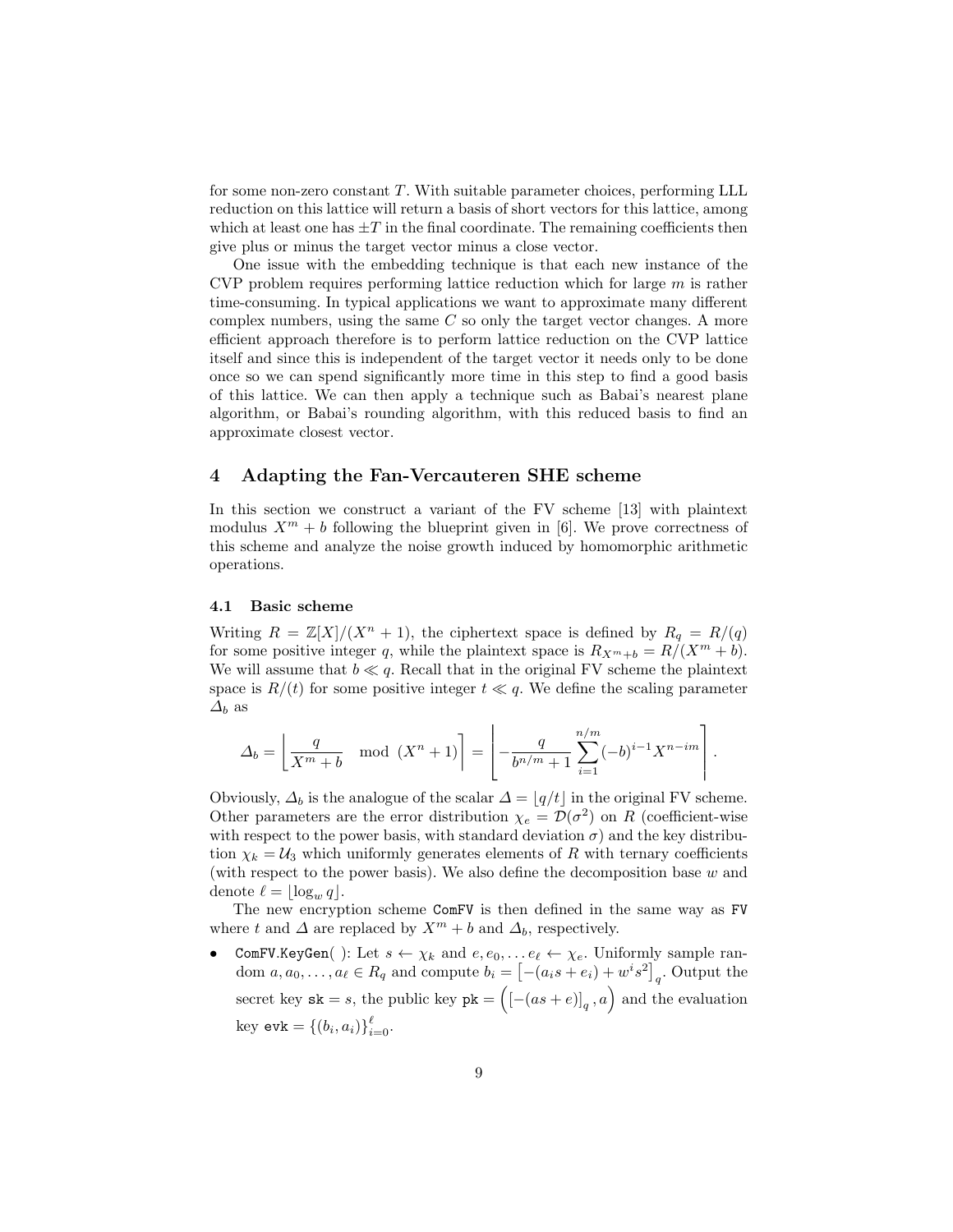- ComFV.Encrypt(pk, msg): Sample  $u \leftarrow \chi_k$  and  $e_0, e_1 \leftarrow \chi_e$ . Set  $p_0 = \text{pk}[0]$  and  $p_1 = \text{pk}[1]$ , and compute  $c_0 = [\Delta_b \cdot \text{msg} + p_0u + e_0]_q$  and  $c_1 = [p_1u + e_1]_q$ . Output  $ct = (c_0, c_1)$ .
- ComFV.Decrypt(sk, ct): Return  $\mathsf{msg}' = \left\lfloor \frac{X^m + b}{q} \left[ c_0 + c_1 s \right]_q \right\rfloor \mod (X^m + b).$

The security of this scheme is based on the same argument as of the original FV scheme. In particular, it is hard to distinguish the public key pk and ciphertext pairs from uniform tuples according to the decision version of the Ring-LWE problem [19]. The evaluation key evk does not leak any information about the secret key as long as a circular security assumption holds [13].

For an element  $a \in K := \mathbb{Q}[x]/(f(x))$  the canonical (infinity) norm of a is defined as

$$
||a||_{\infty}^{\operatorname{can}} = ||(a(\zeta), a(\zeta^3), \dots, a(\zeta^{2n-1}))||_{\infty}.
$$

In Appendix A we state some properties of the canonical norm which will be used throughout this section. To verify correctness we use the notion of invariant noise introduced in [6]. The *invariant noise* of a ciphertext  $ct = (c_0, c_1)$  encrypting a plaintext msg  $\in R_{X^m+b}$  is an element  $v \in K$  with the smallest canonical norm such that

$$
\frac{X^{m} + b}{q} \cdot [c_0 + c_1 s]_q = \max + v + g(X^{m} + b)
$$
 (4)

for some  $g \in R$ . Then decryption works correctly when  $||v||_{\infty}^{\text{can}} < 1/2$  that is supported by the following theorem.

Theorem 1 (Decryption noise). Let ct be an encryption of the plaintext element  $\text{msg } \in R_{X^m+b}$  such that its invariant noise v satisfies  $||v||_{\infty}^{\text{can}} < 1/2$ .  $Then$  ComFV.Decrypt(sk, ct) = msg.

Proof. Computing ComFV.Decrypt(sk, ct), we have using the definition of the invariant noise

$$
\begin{aligned} \mathsf{msg}' &= \left[ \frac{X^m + b}{q} \left[ \mathtt{ct}[0] + \mathtt{ct}[1] \cdot s \right]_q \right] \bmod (X^m + b) \\ &= \left[ \mathsf{msg} + v + g(X^m + b) \right] \bmod (X^m + b) \\ &= \mathsf{msg} + \left\lfloor v \right\rfloor \end{aligned}
$$

for some  $g \in R$  and since  $||v||_{\infty} \le ||v||_{\infty}^{\text{can}} < 1/2$  we have  $|v| = 0$ . Thus  $msg' = msg$ .

To show that  $v$  is small enough, we need an upper bound on the initial invariant noise size depending on the scheme parameters. For this purpose, we use the heuristic approach of Gentry et al. [16]. This approach relies on the average distributional analysis, which estimates the expected size of the invariant noise in the canonical embedding norm.

Recall that the Hamming weight of a plaintext  $\mathsf{msg} \in R_{X^m+b}$  is bounded by  $N_b$ . In addition,  $\|\text{msg}\|_{\infty} \leq b/2$  for even b and  $\|\text{msg}\|_{\infty} \leq (b+1)/2$  for odd b with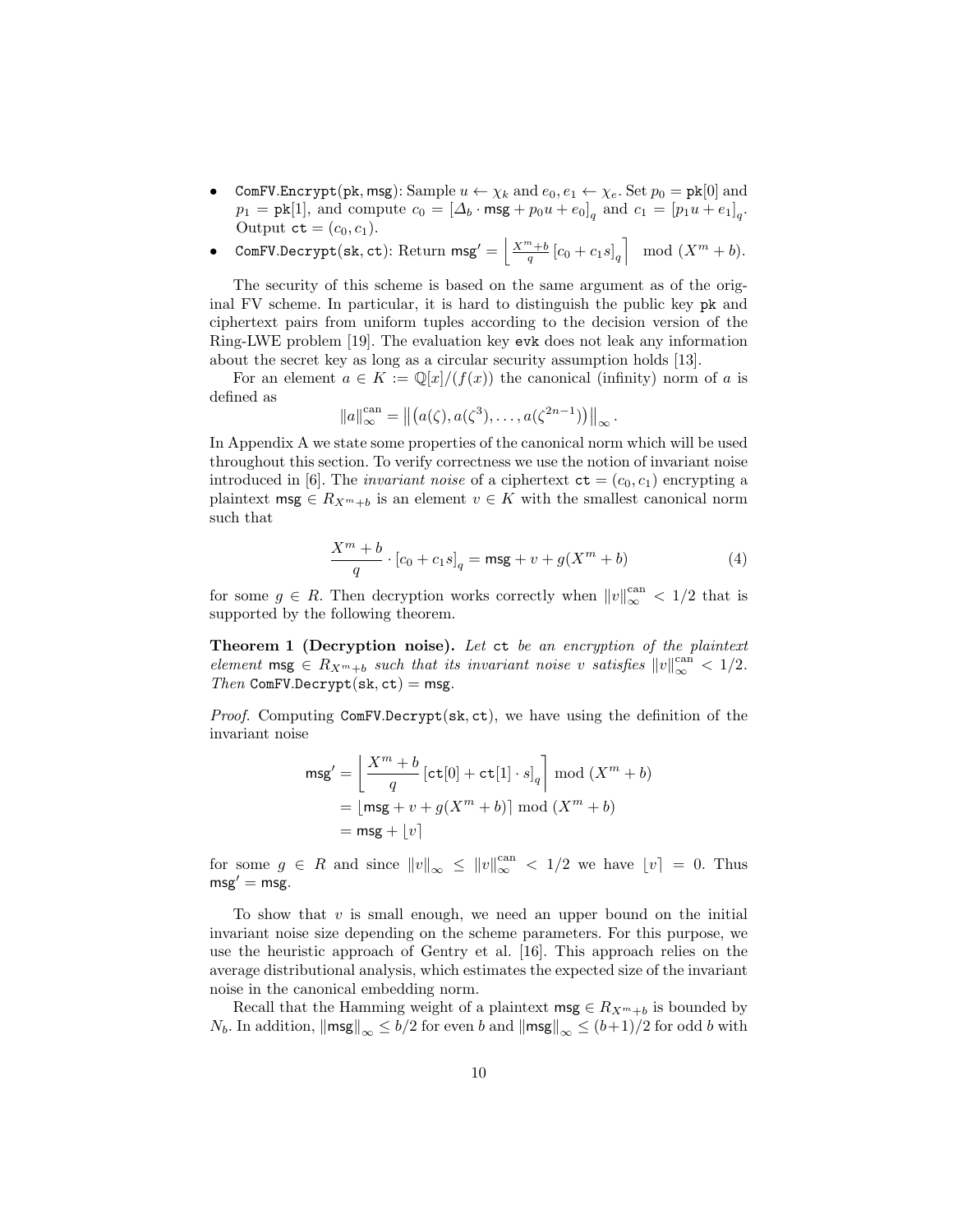at most one coefficient reaching this bound. Hence,  $\|\text{msg}\|_{\infty}^{\text{can}} \leq N_b(b+1)/2$ . Now, we have all the ingredients to define the scheme parameters supporting correct decryption.

Fresh noise heuristic. Let  $ct = \text{ComFV}$ . Encrypt(pk, msg) be a fresh ciphertext. Set  $c_0 = \text{ct}[0], c_1 = \text{ct}[1],$  and  $p_0 = \text{pk}[0], p_1 = \text{pk}[1].$  We have, working modulo  $(X^m + b)$ , that

$$
\frac{X^m + b}{q} \cdot [c_0 + c_1 s]_q = \frac{X^m + b}{q} \cdot (\Delta_b \cdot \text{msg} + p_0 u + e_0 + p_1 u s + e_1 s) \tag{5}
$$

For some polynomial  $g \in K$  with  $||g||_{\infty} \leq 1/2$ ,

$$
\frac{\Delta_b(X^m+b)}{q} = \left(\frac{q}{X^m+b} + g\right) \cdot \frac{X^m+b}{q} = 1 + \frac{g(X^m+b)}{q}.
$$

Thus we can take  $\rho = g(X^m + b) \in K$  and

$$
\|\rho\|_{\infty}^{\text{can}} = \|g(X^m + b)\|_{\infty}^{\text{can}} \le (b+1)\sqrt{3n},
$$
\n(6)

where the last inequality holds with very high probability due to  $g(X) \leftarrow \mathcal{U}_{\text{rnd}}$ ; see Appendix A. Now, we can expand (5) as follows

$$
\frac{X^m + b}{q} \cdot [c_0 + c_1 s]_q = \mathsf{msg} \cdot \left(1 + \frac{\rho}{q}\right) + \frac{X^m + b}{q} \cdot (p_0 u + e_0 + p_1 u s + e_1 s)
$$

$$
= \mathsf{msg} + \frac{\rho}{q} \cdot \mathsf{msg} + \frac{X^m + b}{q} \cdot ((-as - e)u + aus + e_1 s)
$$

$$
= \mathsf{msg} + \frac{\rho}{q} \cdot \mathsf{msg} + \frac{X^m + b}{q} \cdot (-eu + e_1 + e_2 s)
$$

Here, the noisy term is  $v = (\rho \cdot \text{msg} + (X^m + b) \cdot (-eu + e_1 + e_2s))/q$ . Given (6) and the canonical norm analysis in Appendix A, it follows that

$$
||v||_{\infty}^{\text{can}} \le \frac{1}{q} \cdot \left( (b+1)N_b \sqrt{3n} \cdot \frac{b+1}{2} + 6(b+1)\sqrt{n} \sqrt{\sigma^2 (4n/3+1)} \right)
$$
  
=  $\frac{b+1}{q} \cdot \left( \frac{\sqrt{3n}}{2} \cdot (b+1)N_b + 2\sigma n \sqrt{12 + \frac{9}{n}} \right).$ 

#### 4.2 Homomorphic operations

In this section we show how homomorphic addition and multiplication are performed in the new scheme. We prove correctness of these operations and estimate the invariant noise growth. Throughout this section,  $\texttt{Ct}(\text{msg}, v)$  denotes a ciphertext encrypting message  $\mathsf{msg} \in R_{X^m+b}$  with invariant noise v.

Addition is the coordinate-wise sum of corresponding ciphertext components:

• ComFV.Add $(\text{ct}_0, \text{ct}_1)$ : Return  $([\text{ct}_0[0] + \text{ct}_1[0]]_q$ ,  $[\text{ct}_0[1] + \text{ct}_1[1]]_q$ ).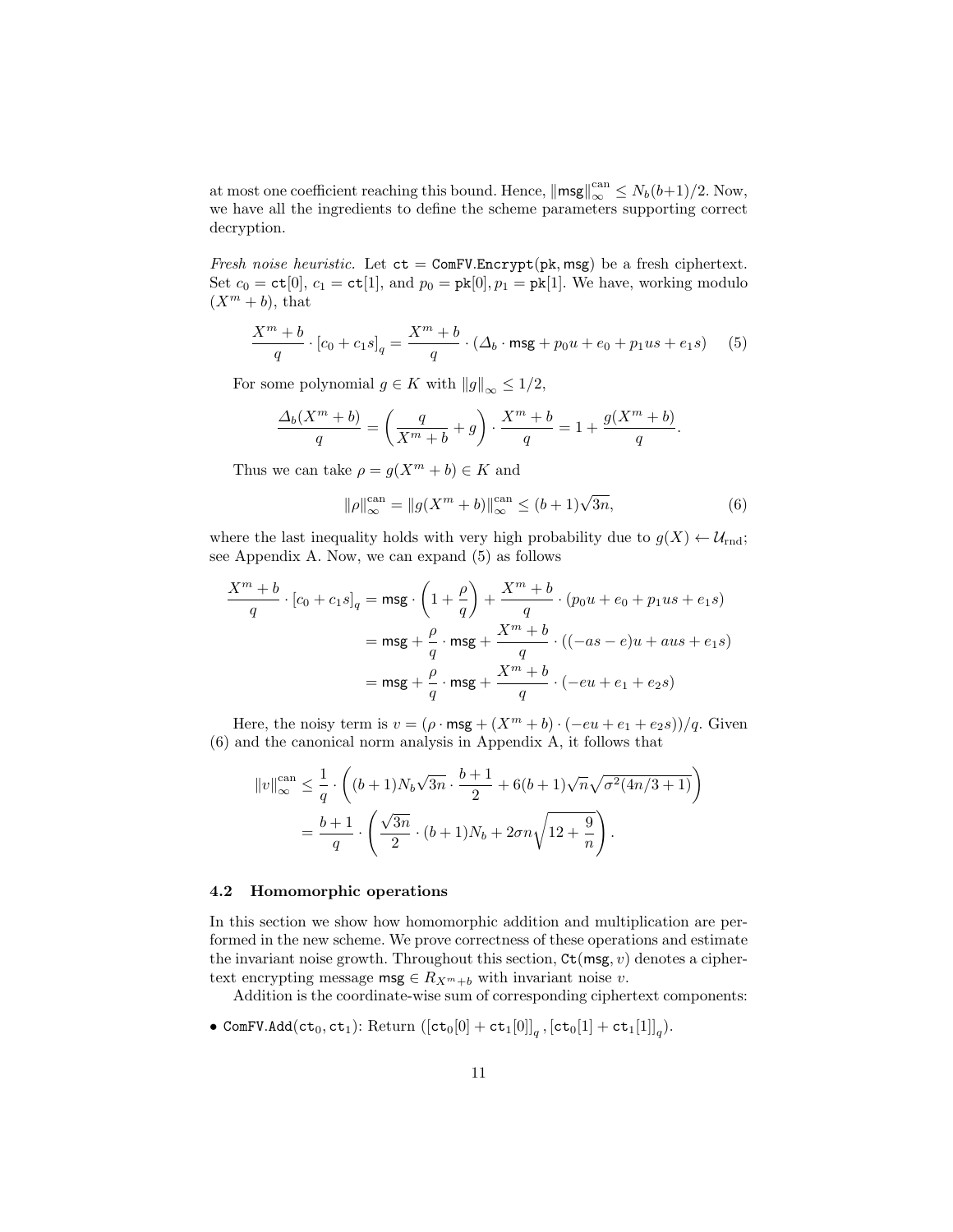It follows immediately from (4) that the invariant noise grows additively as in the lemma below.

**Lemma 4 (Addition noise).** Given two ciphertexts  $ct_1 = Ct(msg_1, v_1)$  and  $ct_1 = Ct(msg_2, v_2)$ , the function ComFV.Add( $ct_1, ct_2$ ) returns a ciphertext  $ct_{Add}$  $\text{Ct}(msg_1 + msg_2, v_{\text{Add}})$  with  $||v_{\text{Add}}||_{\infty}^{\text{can}} \le ||v_1||_{\infty}^{\text{can}} + ||v_2||_{\infty}^{\text{can}}$ .

Multiplication consists of two steps. The first one, denoted ComFV.BMul, returns the coefficients of the ciphertext product when expressed as of a polynomial in s, namely of  $(ct_0[0] + ct_0[1]s)(ct_1[0] + ct_1[1]s)$ . The second step then maps the degree two term back to degree one using the relinearization technique.

- ComFV.BMul(ct<sub>0</sub>, ct<sub>1</sub>): Compute  $c_0 = \left[\left\lfloor \frac{X^m + b}{q} \cdot \texttt{ct}_0[0] \cdot \texttt{ct}_1[0] \right\rceil \right]_q,$  $c_1 = \left[ \left\lfloor \frac{X^m + b}{q} \cdot (\mathtt{ct}_0[0] \cdot \mathtt{ct}_1[1] + \mathtt{ct}_0[1] \cdot \mathtt{ct}_1[0]) \right\rceil \right]_q$ and  $c_2 = \left[ \left[ \frac{X^m + b}{q} \cdot \texttt{ct}_0[1] \cdot \texttt{ct}_1[1] \right] \right]_q$ . Return  $ct_{\text{BMul}} = (c_0, c_1, c_2)$ .
- ComFV.Relin(ct<sub>BMul</sub>, evk): Writing  $ct_{BMu1} = (c_0, c_1, c_2)$ , expand  $c_2$  in base w, namely  $c_2 = \sum_{i=0}^{\ell} c_{2,i} w^i$  with  $c_{2,i} \in R_w$ . Compute

$$
c'_{0} = \left[c_{0} + \sum_{i=0}^{\ell} \text{evk}[i][0] \cdot c_{2,i}\right]_{q}, \qquad c'_{1} = \left[c_{1} + \sum_{i=0}^{\ell} \text{evk}[i][1] \cdot c_{2,i}\right]_{q}
$$

and output  $c_{\text{Relin}} = (c'_0, c'_1)$ .

• ComFV.Mul(ct<sub>0</sub>, ct<sub>1</sub>, evk): Return  $c_{\text{Mul}} = \text{ComFV}$ .Relin(ComFV.BMul(ct<sub>0</sub>, ct<sub>1</sub>), evk).

To estimate the noise growth of multiplication, we analyze each step above separately. First, we provide a heuristic upper bound on the noise introduced by ComFV.BMul.

*Noise heuristic after* ComFV.BMul. Given two ciphertexts  $ct_1 = Ct(msg_1, v_1)$  and  $ct_1 = Ct(msg_2, v_2)$ , the function ComFV.BMul( $ct_1, ct_2$ ) returns a triple  $ct_{BMu1} =$  $(c_0, c_1, c_2)$  According to the description of ComFV.BMul, every component  $c_i$  of  $ct_{BMul}$  contains a rounding error  $r_i$ ,  $||r_i||_{\infty} \leq 1/2$ . Thus, decrypting  $ct_{BMul}$  leads to

$$
\frac{X^{m} + b}{q} \cdot [c_0 + c_1s + c_2s^{2}]_q = \left(\frac{X^{m} + b}{q}\right)^{2} \cdot ct_1(s) \cdot ct_2(s) + r + g(X^{m} + b),
$$

where  $r = (X^m + b)(r_0 + r_1s + r_2s^2)/q$  and  $g \in R$ . According to Appendix A, the variance of  $||r_0 + r_1s + r_2s^2||$  $_{\rm can}$  $\int_{\infty}^{\text{can}}$  is equal to  $n/12 + n^2/18 + n^3/27$ . It follows that

$$
||r||_{\infty}^{\text{can}} \le \frac{b+1}{q} 6\sqrt{n/12 + n^2/18 + n^3/27}
$$

$$
= \frac{b+1}{q} \sqrt{3n + 2n^2 + 4n^3/3}
$$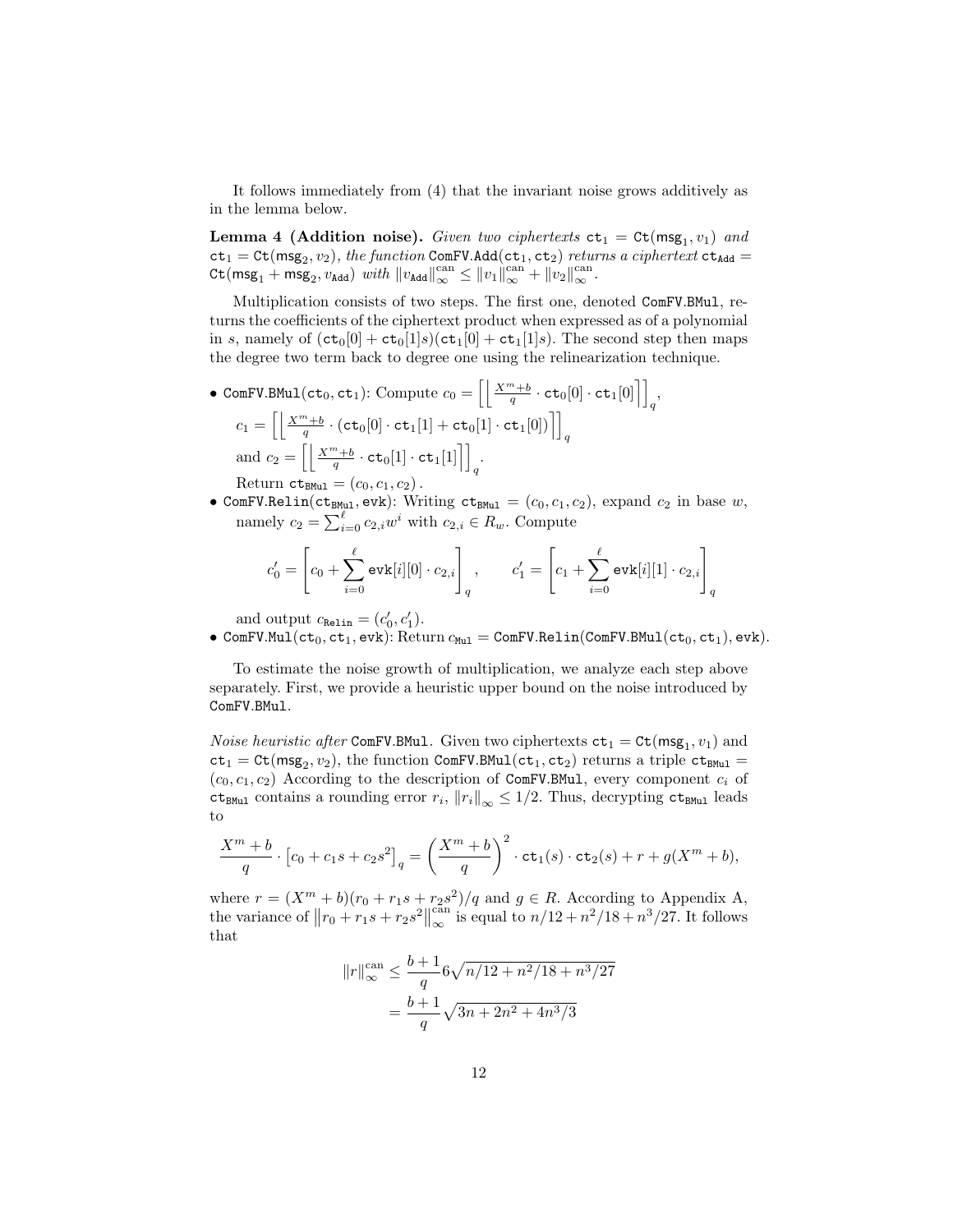Since  $(X^m + b) \cdot ct_i(s)/q = \mathsf{msg}_i + v_i + g_i(X^m + b)$  for some  $g_i \in R$ , expanding the previous expression results in

$$
\frac{X^{m} + b}{q} \cdot [c_{0} + c_{1}s + c_{2}s^{2}]_{q} = \text{msg}_{1} \cdot \text{msg}_{2} + v_{2}(\text{msg}_{1} + g_{1}(X^{m} + b))
$$
  
+  $v_{1}(\text{msg}_{2} + g_{2}(X^{m} + b))$   
+  $v_{1}v_{2} + r$   
+  $(\text{msg}_{1} \cdot g_{2} + \text{msg}_{2} \cdot g_{1} + g)(X^{m} + b)$   
+  $g_{1}g_{2}(X^{m} + b)^{2}$   
=  $\text{msg}_{1} \cdot \text{msg}_{2} + v_{\text{BMul}} + h(X^{m} + b).$ 

Notice that  $\texttt{ct}_i[0]$  and  $\texttt{ct}_i[1]$  should be indistinguishable from samples generated by  $\mathcal{U}_q$  according to the decision Ring-LWE problem. The variance of  $ct_i[0] +$  $\text{ct}_i[1] \cdot s$  is thus  $q^2n/12 + q^2n^2/18$ . Hence, it follows

$$
\|\mathsf{msg}_i + g_i(X^m + b)\|_{\infty}^{\text{can}} = \left\|\frac{X^m + b}{q} \cdot \mathtt{ct}_i(s) - v_i\right\|_{\infty}^{\text{can}}
$$

$$
\leq \frac{b+1}{q} \cdot q\sqrt{3n + 2n^2} + \|v_i\|_{\infty}^{\text{can}}
$$

$$
= (b+1)\sqrt{3n + 2n^2} + \|v_i\|_{\infty}^{\text{can}}.
$$

Hence, the noisy term  $v_{\text{BMul}}$  satisfies

$$
||v_{BMu1}||_{\infty}^{\text{can}} \le ||v_2||_{\infty}^{\text{can}} \cdot \left( (b+1)\sqrt{3n+2n^2} + ||v_1||_{\infty}^{\text{can}} \right) + ||v_1||_{\infty}^{\text{can}} \cdot \left( (b+1)\sqrt{3n+2n^2} + ||v_2||_{\infty}^{\text{can}} \right) + ||v_1||_{\infty}^{\text{can}} \cdot ||v_2||_{\infty}^{\text{can}} + \frac{b+1}{q} \sqrt{3n+2n^2+4n^3/3}.
$$

Finally, we obtain

$$
||v_{\text{BMul}}||_{\infty}^{\text{can}} \le (b+1)\sqrt{3n+2n^2} (||v_1||_{\infty}^{\text{can}} + ||v_2||_{\infty}^{\text{can}}) + 3 ||v_1||_{\infty}^{\text{can}} \cdot ||v_2||_{\infty}^{\text{can}} \tag{7}
$$

$$
+ \frac{b+1}{q} \sqrt{3n+2n^2+4n^3/3}
$$

with very high probability.

Next, we provide a heuristic upper bound on the noise introduced after relinearization.

*Noise heuristic after* ComFV.Relin. Given a triple  $ct = (c_0, c_1, c_2)$  encrypting a message  $msg$  and containing noise  $v$ , the relinearization function returns a ciphertext  $ct_{\text{Relin}} = Ct(msg, v_{\text{Relin}})$ . As above, we scale down the output of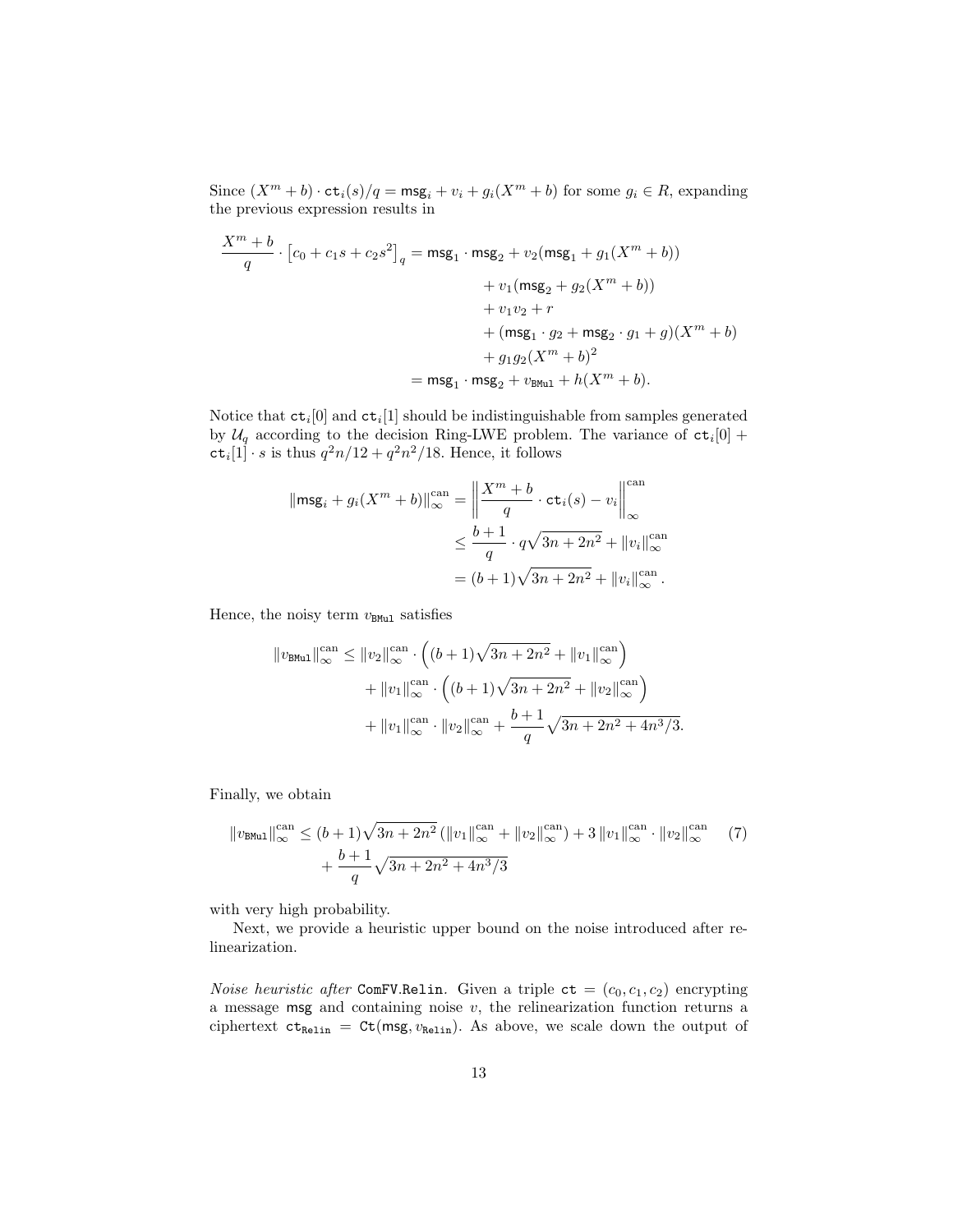relinearization

$$
\frac{X^{m} + b}{q} \cdot [\text{ct}_{\text{Relin}}(s)]_{q} = \frac{X^{m} + b}{q} \cdot [c'_{0} + c'_{1}s]_{q}
$$
\n
$$
= \frac{X^{m} + b}{q} \cdot \left(c_{0} + c_{1}s + c_{2,i} \sum_{i=0}^{\ell} \text{evk}[i][0] + \text{evk}[i][1] \cdot s\right)
$$
\n
$$
+ g(X^{m} + b)
$$
\n
$$
= \frac{X^{m} + b}{q} \cdot \left(c_{0} + c_{1}s - \sum_{i=0}^{\ell} e_{i}c_{2,i} + s^{2} \sum_{i=0}^{\ell} w^{i}c_{2,i}\right)
$$
\n
$$
+ \left(\sum_{i=0}^{\ell} g_{i}c_{2,i} + g\right)(X^{m} + b).
$$

Recall that by definition  $\sum_i w^i c_{2,i} = c_2$ . Thus, replacing  $\sum_i g_i c_{2,i} + g$  by  $\tilde{g}$ , we obtain for some  $h \in R$ 

$$
\frac{X^m + b}{q} \cdot \left[ct_{\text{Relin}}(s)\right]_q = \frac{X^m + b}{q} \cdot \left(c_0 + c_1s + c_2s^2 - \sum_{i=0}^{\ell} e_i c_{2,i}\right) + \tilde{g}(X^m + b)
$$

$$
= \text{msg} + v - \frac{X^m + b}{q} \cdot \sum_{i=0}^{\ell} e_i c_{2,i} + (\tilde{g} + h)(X^m + b)
$$

As a result,  $v_{\text{Relin}} = v - \frac{X^m + b}{q} \cdot \sum_{i=0}^{\ell} e_i c_{2,i}$ . Given that  $c_{2,i}$ 's look uniformly random in  $R_w$ , the variance of  $\sum_{i=0}^{\ell} e_i c_{2,i}$  is equal to  $(\ell + 1)(w\sigma n)^2/12$ . Hence, we obtain

$$
||v_{\text{Relin}}||_{\infty}^{\text{can}} \le ||v||_{\infty}^{\text{can}} + \frac{b+1}{q} \cdot \sum_{i=0}^{\ell} ||e_i c_{2,i}||_{\infty}^{\text{can}}
$$

$$
\le ||v||_{\infty}^{\text{can}} + \frac{b+1}{q} \cdot 6\sigma n w \sqrt{\frac{\ell+1}{12}}.
$$

As a result, the relinearization noise satisfies

$$
||v_{\text{Relin}}||_{\infty}^{\text{can}} \le ||v||_{\infty}^{\text{can}} + \frac{b+1}{q} \cdot \sigma n w \sqrt{3(\ell+1)}
$$
(8)

with very high probability.

Noise heuristic after ComFV.Mul. Combining the two previous heuristics (7) and (8), we deduce the total noise growth after homomorphic multiplication. Given two ciphertexts  $ct_1 = Ct(msg_1, v_1)$  and  $ct_1 = Ct(msg_2, v_2)$ , the function  $\texttt{ComFV.Mul}(\texttt{ct}_1, \texttt{ct}_2, \texttt{evk})$  outputs a ciphertext  $\texttt{ct}_{\texttt{Mul}} = \texttt{Ct}(\texttt{msg}_1 \cdot \texttt{msg}_2, v_{\texttt{Mul}})$  with

$$
||v_{\text{Mul}}||_{\infty}^{\text{can}}(b+1)\sqrt{3n+2n^2} (||v_1||_{\infty}^{\text{can}} + ||v_2||_{\infty}^{\text{can}}) + 3 ||v_1||_{\infty}^{\text{can}} \cdot ||v_2||_{\infty}^{\text{can}}
$$

$$
+ \frac{b+1}{q} \sqrt{3n+2n^2+4n^3/3} + \frac{b+1}{q} \cdot \sigma n w \sqrt{3(\ell+1)}
$$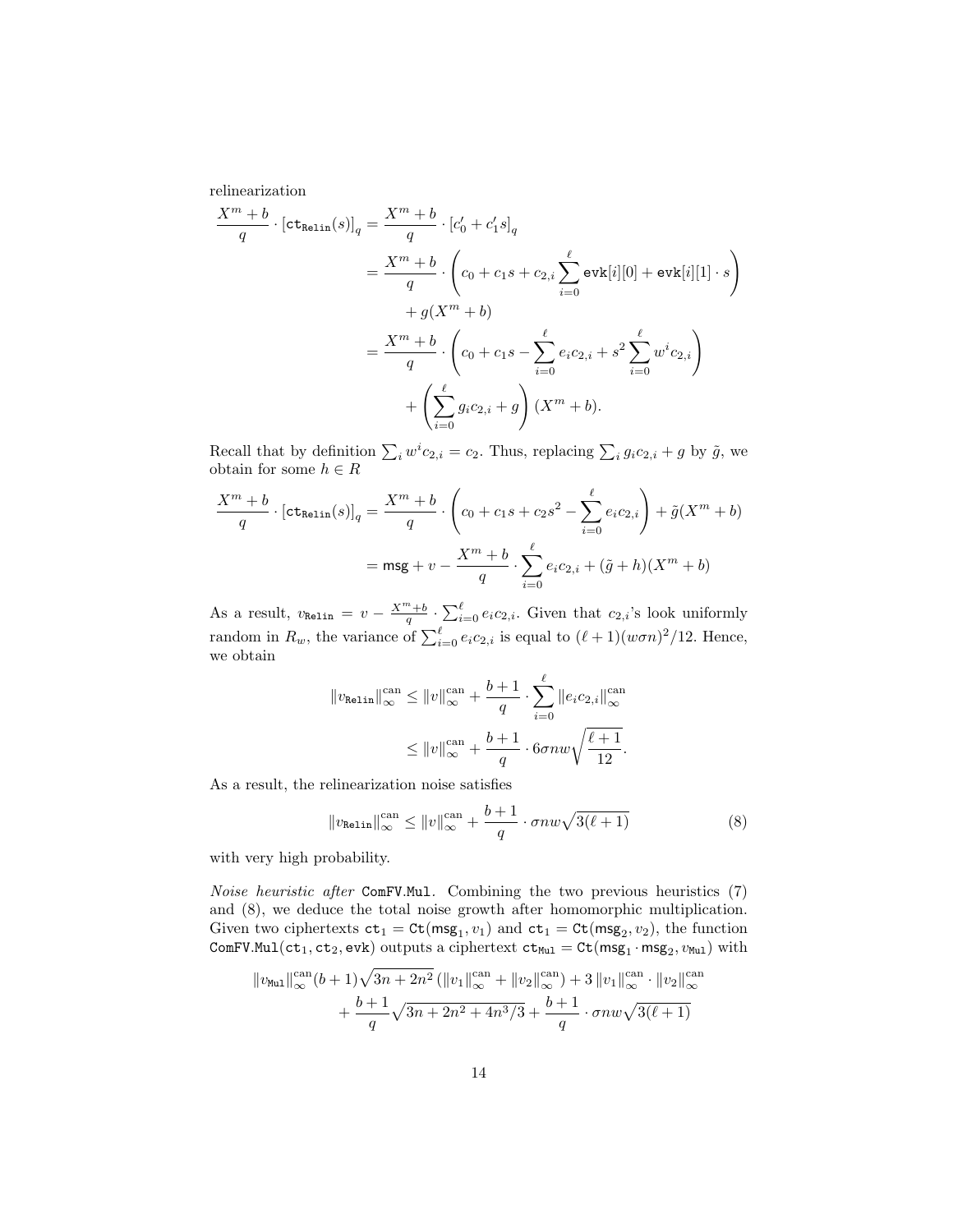with very high probability. We note that the dominating term here is the first term and not the term containing the product of the canonical norms of the multiplicands since the canonical norms are smaller than 1/2 when the ciphertext can be decrypted correctly.

## 5 Application to Image Processing

In this section we apply the ComFV scheme to the image processing use case [10]. For this application, as with any other, we need to take into account two constraints regarding computation correctness. Firstly, the coefficients of encrypted encodings can increase in absolute value after arithmetic operations and reach some bound, say,  $B$ . To decode these resulting encodings,  $B$  must be smaller than  $(b^{n/m} + 1)/2$  as described in Section 3. Secondly, the invariant noise of encryptions grows as well according to the heuristic estimates of Section 4. To decrypt the resulting output, this noise should be smaller than 1/2 as shown in Theorem 1.

Homomorphic Discrete Fourier Transform. We calculate the parameters of the new scheme which are compatible with the image processing pipeline given in [10].

The circuit takes input images as 8-bit integer vectors  $\mathbf{a} \in \mathbb{Z}^d$  for some  $d \mid m$ . Then, it performs the discrete Fourier transform (DFT),  $F$ , that maps  $\mathbf{a} = (a_0, \dots, a_{d-1})$  to a vector  $\mathbf{a}' \in \mathbb{Z}^d$  such that  $\mathbf{a}'[j] = \sum_{i=0}^{d-1} a_i \zeta_d^{ij}$ , where  $\zeta_d$  is a primitive d-th root of unity. The resulting vector is then multiplied coordinatewise by some encrypted 8-bit integers and mapped back to  $\mathbb{Z}^d$  via the inverse DFT.

Using the ComFV scheme, decoding is correct as long as  $b^{n/m} + 1 > 2^{17}d^2$ , for details see [10]. Notably, scalar multiplication by a root of unity is no longer noise preserving as in [10], where  $\zeta_m^i$  is encoded by some power of X. According to (2),  $\zeta_m^i$  is mapped to some polynomials  $z(X)$  such that  $||z||_{\infty}^{\text{can}} \leq bn/2m$ . Therefore, the canonical norm of the invariant noise is increasing after every multiplication by  $\zeta_m^i$ .

Computing  $\mathcal F$  and  $\mathcal F^{-1}$ , we resort to the mixed Fourier transform (MFT) method that combines both the fast Fourier transform (FFT) and the naive Fourier transform (NFT). In the NFT, the input vector is multiplied by a matrix  $F = \left(\zeta_d^{ij}\right)$ that needs  $O(d^2)$  multiplications and only one multiplicative level. The FFT method calls recursively smaller size DFT's such that the ith coordinate of the DFT output is then given as

$$
\mathcal{F}(\mathbf{a})[i] = \mathcal{F}(a_0,\ldots,a_{d/2-1}) + \zeta_d^i \cdot \mathcal{F}(a_{d/2},\ldots,a_{d-1}).
$$

The FFT reduces the number of multiplications to  $O(d \log d)$  but needs  $O(\log d)$ multiplicative levels. Thus, the FFT introduces more noise than the NFT but it is computationally faster. The MFT approach consists in computing the FFT recursion up to some dimension  $\tilde{d} \leq d$  and then computing NFT.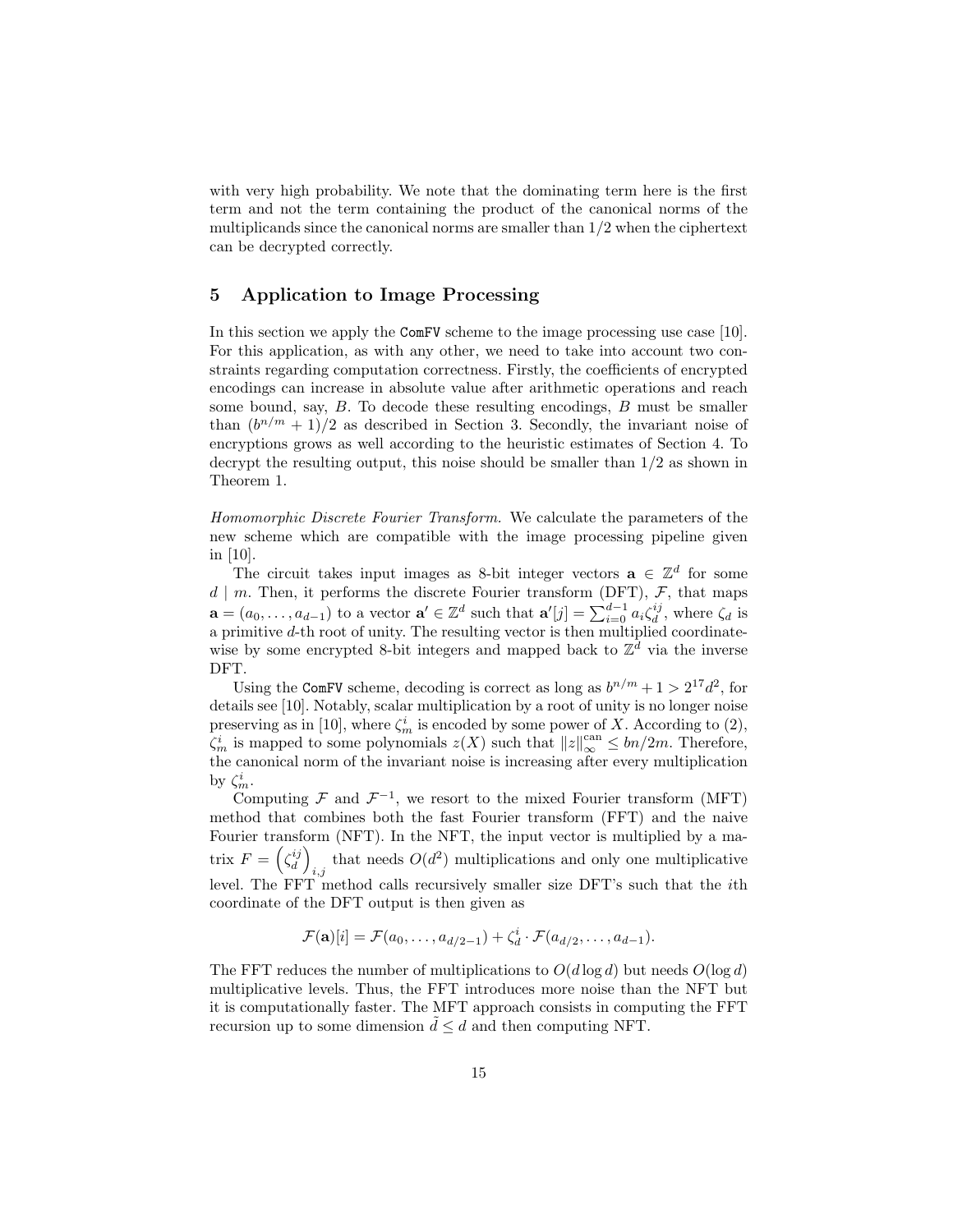We applied the ComFV scheme to 6 DFT dimensions d given in [10]. As shown in Table 1, the ciphertext size is reduced in all cases. However, only the FFT method was used in [10] while we resort sometimes to a slower MFT circuit for  $d \in 2^8, 2^{12}, 2^{13}.$ 

Table 1. Ciphertext size comparison between our encoding and [10]. All parameters are taken to be compatible with a d-dimensional DFT circuit and the security level  $\lambda$ .

| $\boldsymbol{d}$ | $\boldsymbol{d}$ | b             | $\boldsymbol{n}$ | $\log q$ | $\lambda$ | ct size  | ct size[10] |
|------------------|------------------|---------------|------------------|----------|-----------|----------|-------------|
| $\overline{2^4}$ |                  | 30            | $2^{12}$         | 149      | 119       | $149$ kB | $300$ kB    |
| $2^6$            |                  | 30            | $2^{12}$         | 149      | 119       | $149$ kB | $300$ kB    |
| $2^8$            | 2 <sup>4</sup>   | 30            | $2^{13}$         | 147      | 438       | $294$ kB | $300$ kB    |
| $2^{10}$         |                  | 132           | $2^{13}$         | 222      | 206       | 444 kB   | 768 kB      |
| $2^{12}$         | $2^8$            | 472           | $2^{14}$         | 180      | 1004      | $720$ kB | 768 kB      |
| $2^{13}$         | $2^{13}$         | $\sim 2^{22}$ | $2^{14}$         | 172      | 1082      | 688 kB   | 768 kB      |

## 6 Comparison with FV: regular circuits

To estimate the performance of ComFV in a general setting and fairly compare it with the original FV scheme and the work of [6], we resort to regular circuits as introduced in [11]. These circuits have already been used in [6] for the same purpose.

A regular circuit consists of D computational levels where each level contains  $A \in \{0, 3, 10\}$  addition levels, requiring  $2^A$  inputs, followed by one multiplication. Therefore in total the number of inputs required is  $2^{D(A+1)}$ . Each circuit input is given by a complex number with real and imaginary parts from  $(-U, U)$  for some  $U \in \{2^8, 2^{16}, 2^{32}, 2^{64}\}\.$  We will always use a precision of 16 fractional bits in this paper which in the case of a complex number refers to both the real and complex parts independently.

Our aim is to compare ComFV to the previously best known scheme allowing native complex inputs as well as to the state of the art when encoding the real and imaginary parts separately [6]. We will compare this method with our method where we use the same encoding of the complex number as a cyclotomic integer. We chose  $m = 4$  as this is the minimal m for which  $\mathbb{Z}[\zeta]$  is dense in  $\mathbb{C}$ and it allows us to use  $b = 4^h$  for some  $h \in \mathbb{N}$ , taking  $\alpha = 2^{h/2}$  if h is even and  $\alpha = 2^{(h(n+4)-4)/8} (2^{hn/4} - 1)$  if h is odd. We also use  $m = 4$  when using FV and one may wonder if taking a larger  $m$  is better. However, we found that using larger m in this case gave the same depths and only increased the time to encode a complex number.

For the current state of the art we use the scheme of Chen et al. [6], which we call CLPX, and encode the real and imaginary parts of our complex number separately. Thus an encryption now consists of two ciphertext pairs and addition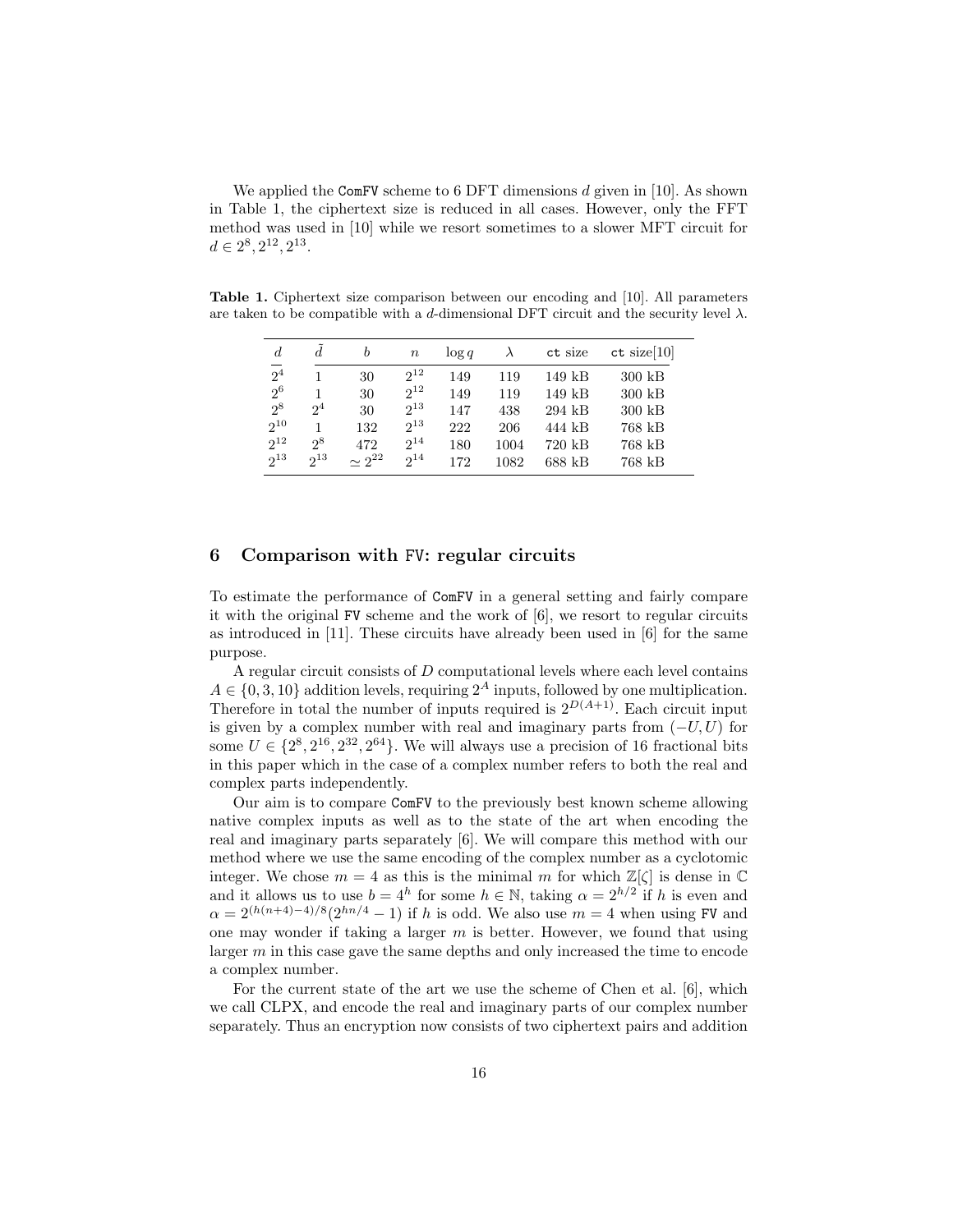is performed component-wise while we use the Karatsuba algorithm to perform multiplication using only three calls to the multiplication algorithm of the underlying scheme. We use the same values for n and q for comparison so that ciphertexts will be twice as large compared to our work. The fractional encoder is used to encode the real and imaginary parts so we use  $m = 2$  in this case. For the optimal value of  $b$  we restrict our search space to powers of 2, since we require a precision of  $2^{-16}$ , the simplest way to ensure correct decoding at depth D is to require  $2^{16D}$  |  $b^{n/4}$  so taking b a power of two looks a good fit. We again compare this approach with ours, in this case we also use the fractional encoder.

We computed the theoretical and heuristic maximal depth of a regular circuit which can be reached using FV, the CLPX approach of using plaintext modulus  $X - b$  and our ComFV with parameters  $n, q, \sigma$  given in the SEAL library [5] and the relinearization base  $w = 2^{32}$ . Our results are presented in Tables 2 and 3. In the tables we also give a value for  $b$  (or  $t$ ) which allows one to reach this maximal depth, this  $b$  is very often not unique and in this case we give the smallest b for which there is a decryption error at the next level. To find a heuristic estimate of the maximal depth that can be reached in each scheme we take a carefully chosen complex number and use this as the complex number given for all inputs of the circuit. One reason for this can be seen in the table of results, Table 3, where we see that for  $A = 10$ , depths of 14 can be achieved, this requires  $2^{14 \cdot 11} = 2^{154}$  inputs, meaning using different inputs would be completely infeasible in practice. Another good reason for choosing all inputs to be the same is that during addition there is no cancellation occurring, indeed the A levels of addition simply become the worst case of scaling by  $2^A$ . The precise complex number we chose depends on the encoding scheme but essentially one finds one with an encoding which has many large coefficients. If the fractional encoder is used then we take the complex number to be  $(U - 2^{-16})(1 + i)$  while when using the cyclotomic integer approximation approach it is a matter of trial and error but this need only be done once for each  $U$  and  $m$ .

From Table 3 we see that in all cases our methods greatly outperform the best scheme natively encrypting complex numbers. At a minimum we can achieve 5 times the depth and for larger  $n$  our method becomes even more efficient as the amount of plaintext space not being efficiently used only grows in the current solution. The CLPX method on the other hand is able to achieve slightly larger depths than our scheme, at most one more for the largest  $n$  we consider. Where our method improves is on efficiency, we effectively halve the ciphertext size and are expected to be roughly three times faster due to the fact that we can use one multiplication operation per level whereas the CLPX approach requires three.

#### 7 Conclusion

We constructed a new encoding algorithm for complex data values and a corresponding somewhat homomorphic encryption scheme by utilizing a polynomial plaintext modulus of the form  $X^m + b$ . This choice allows for a much better use of the available plaintext space and much slower noise growth compared to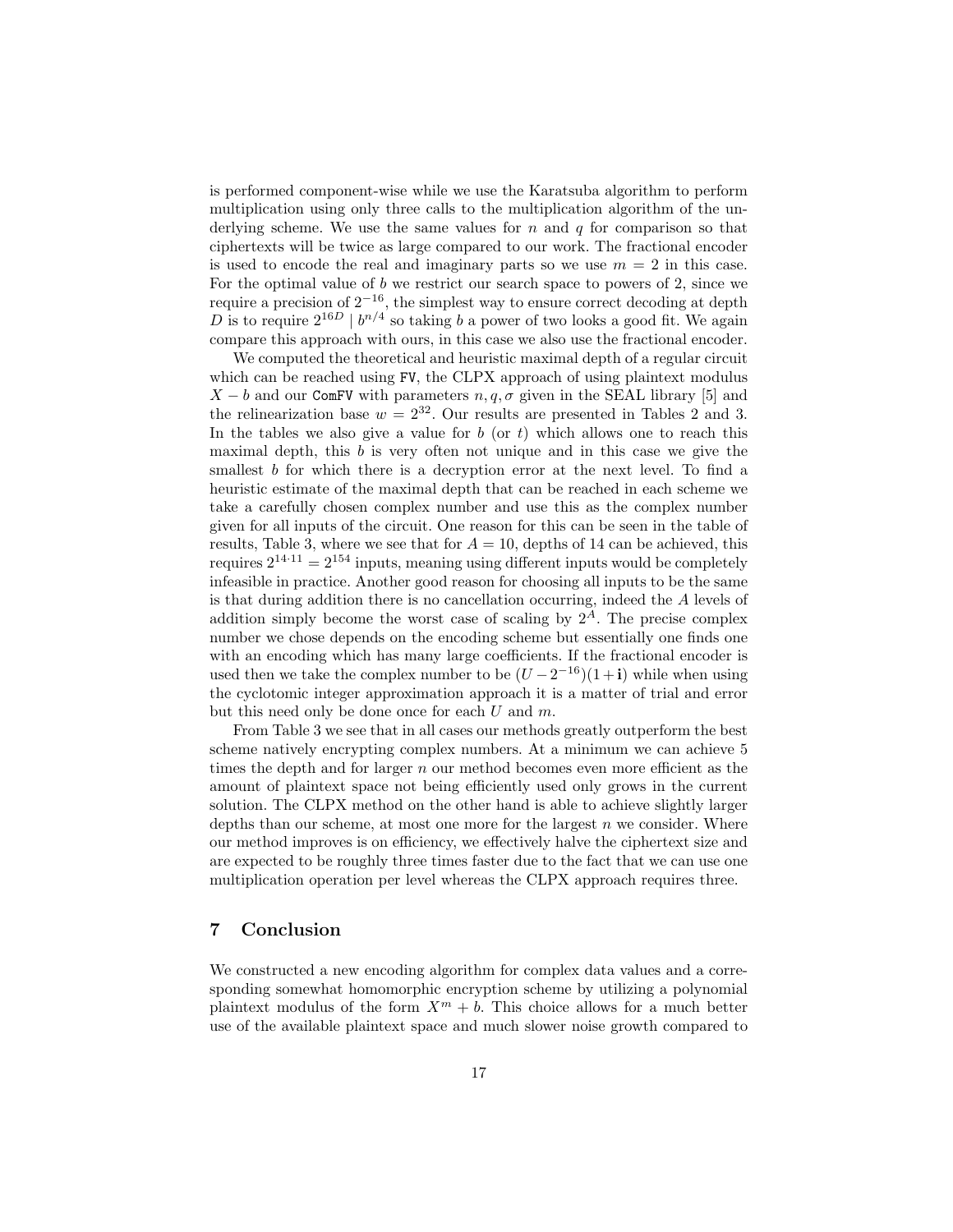Table 2. Maximal theoretical regular circuit depths of FV  $(D<sub>O</sub>)$  with the approximation encoding, the CLPX approach encrypting the real and imaginary parts separately  $(D_M)$ , ComFV with the approximation encoding  $(D_A)$  and the fractional encoding  $(D_F)$ depending on input size  $(U)$ , number of additions per level  $(A)$ , n and q. Corresponding t and b's are provided.

|              | $\boldsymbol{n}$<br>$\log q$ | 4096<br>116                   |                                            |                                      | 8192<br>226                      |                                     |                                      |                            | 16384<br>435               |                            |                             | 32768<br>889                |                             |  |
|--------------|------------------------------|-------------------------------|--------------------------------------------|--------------------------------------|----------------------------------|-------------------------------------|--------------------------------------|----------------------------|----------------------------|----------------------------|-----------------------------|-----------------------------|-----------------------------|--|
|              | $\boldsymbol{A}$             | $\overline{0}$                | 3                                          | 10                                   | $\mathbf{0}$                     | 3                                   | 10                                   | $\mathbf{0}$               | 3                          | 10                         | $\mathbf{0}$                | 3                           | 10                          |  |
|              | $D_O$<br>$t_{O}$             | $\mathbf{1}$<br>$2^{34}$      | $\theta$<br>-                              | $\theta$<br>-                        | $\mathbf{1}$<br>$2^{34}$         | $\mathbf{1}$<br>$2^{40}$            | $\mathbf{1}$<br>$2^{54}$             | $\overline{2}$<br>$2^{68}$ | $\overline{2}$<br>$2^{86}$ | $\mathbf{1}$<br>$2^{54}\,$ | 3<br>$2^{135}$              | 3<br>$2^{177}$              | $\overline{2}$<br>$2^{128}$ |  |
| $2^8$        | $D_M$                        | $\overline{4}$                | 3                                          | 3                                    | 9                                | 8                                   | 6                                    | 12                         | 12                         | 11                         | 15                          | 14<br>$2^{17}$              | 14                          |  |
|              | $b_M$<br>$D_A$               | $\overline{2}$<br>5           | $\overline{2}$<br>$\overline{4}$           | $\overline{2}$<br>3                  | $2^3$<br>9                       | $\mathbf{2}^2$<br>8                 | $\overline{2}$<br>6                  | $2^9$<br>11                | 2 <sup>9</sup><br>11       | 2 <sup>5</sup><br>10       | $2^{33}$<br>14              | 13                          | $2^{17}$<br>12              |  |
| $\parallel$  | $b_A$                        | $2^2$                         | $2^2$                                      | $2^2$                                | $2^6$                            | 2 <sup>4</sup>                      | $2^2$                                | $2^{10}\,$                 | $2^{12}$                   | $2^{10}$                   | $2^{34}$                    | $2^{24}$                    | $2^{20}$                    |  |
| Þ            | $D_F$                        | $\bf 5$                       | $\overline{4}$                             | 3                                    | 9                                | 8                                   | $\overline{7}$                       | 11                         | 11                         | 10                         | 14                          | 14                          | 13                          |  |
|              | $b_{\cal F}$                 | $\overline{2}$                | $\overline{2}$                             | $\overline{2}$                       | 2 <sup>5</sup>                   | $2^3$                               | 2 <sup>2</sup>                       | $2^9$                      | $2^9$                      | $2^8$                      | $2^{33}$                    | $2^{33}$                    | $2^{29}$                    |  |
|              | $D_O$<br>$t_{O}$             | $\,1\,$<br>$2^{34}$           | $\theta$<br>$\overline{\phantom{0}}$       | $\theta$<br>$\overline{\phantom{0}}$ | $\mathbf{1}$<br>$2^{34}$         | $\mathbf{1}$<br>$2^{40}$            | $\mathbf{1}$<br>$2^{54}$             | $\overline{2}$<br>$2^{67}$ | $\overline{2}$<br>$2^{85}$ | $\mathbf{1}$<br>$2^{54}$   | $\sqrt{3}$<br>$2^{134}$     | 3<br>$2^{176}$              | $\overline{2}$<br>$2^{127}$ |  |
|              | $D_M$                        | $\overline{4}$                | 3                                          | 3                                    | 9                                | 8                                   | 6                                    | 12                         | 12                         | 11                         | 14                          | 14                          | 14                          |  |
| $2^{16}\,$   | $b_M$                        | $\overline{2}$                | $\overline{2}$                             | $\overline{2}$                       | $2^3\,$                          | $2^2\,$                             | $\overline{2}$                       | $2^9$                      | 2 <sup>9</sup>             | 2 <sup>5</sup>             | $2^{18}$                    | $2^{18}$                    | $2^{18}$                    |  |
| $\parallel$  | $D_A$<br>$b_A$               | 5<br>$2^2$                    | $\overline{4}$<br>2 <sup>2</sup>           | 3<br>$2^{\mathrm{2}}$                | 9<br>$2^6$                       | 8<br>2 <sup>4</sup>                 | 6<br>$\mathbf{2}^2$                  | 11<br>$2^{10}$             | 11<br>$2^{12}$             | 10<br>$2^{10}$             | 14<br>$2^{34}$              | 13<br>$2^{24}$              | 12<br>$2^{20}$              |  |
| Þ            | $D_F$                        | 5                             | $\overline{4}$                             | 3                                    | 9                                | 8                                   | $\overline{7}$                       | 11                         | 11                         | 10                         | 14                          | 13                          | 12                          |  |
|              | $b_F$                        | $\overline{2}$                | $\overline{2}$                             | $\overline{2}$                       | 2 <sup>5</sup>                   | $2^3$                               | $2^3$                                | 2 <sup>9</sup>             | $2^{12}$                   | $2^{10}$                   | $2^{34}$                    | $2^{23}$                    | $2^{19}$                    |  |
|              | $D_O$<br>$t_{O}$             | $\overline{0}$<br>-           | $\overline{0}$<br>$\overline{\phantom{0}}$ | $\theta$<br>$\overline{\phantom{0}}$ | $\mathbf{1}$<br>$2^{65}\,$       | $\mathbf{1}$<br>$2^{71}$            | $\mathbf{1}$<br>$2^{85}$             | $\mathbf{1}$<br>$2^{65}$   | $\mathbf{1}$<br>$2^{71}$   | $\mathbf{1}$<br>$2^{85}$   | 2<br>$2^{130}$              | $\overline{2}$<br>$2^{148}$ | $\overline{2}$<br>$2^{190}$ |  |
|              | $D_M$                        | $\overline{4}$                | 3                                          | 3                                    | 8                                | 8                                   | 6                                    | 11                         | 11                         | 10                         | 14                          | 14                          | 13                          |  |
| $2^{32}$     | $b_M$                        | $\overline{2}$                | $\overline{2}$                             | $\overline{2}$                       | $2^3$                            | $2^3\,$                             | $\overline{2}$                       | 2 <sup>9</sup>             | 2 <sup>9</sup>             | 2 <sup>5</sup>             | $2^{34}$                    | $2^{34}$                    | $2^{17}$                    |  |
| $\mathbb{I}$ | $D_A$<br>$b_A$               | 5<br>$2^2$                    | $\overline{4}$<br>2 <sup>2</sup>           | 3<br>$2^{\mathrm{2}}$                | 8<br>2 <sup>6</sup>              | 8<br>2 <sup>6</sup>                 | 6<br>$2^2$                           | 11<br>$2^{18}$             | 10<br>$2^{10}$             | 9<br>$2^8\,$               | 13<br>$2^{34}$              | 13<br>$2^{40}$              | 12<br>$2^{28}$              |  |
| ゴ            | $D_F$                        | $\,$ 5                        | $\overline{4}$                             | 3                                    | 8                                | 8                                   | 6                                    | 11                         | 10                         | 9                          | 13                          | 13                          | 12                          |  |
|              | $b_F$                        | $2^2$                         | $\overline{2}$                             | $\overline{2}$                       | $2^5$                            | $2^5\,$                             | $2^2$                                | $2^{17}$                   | $2^{10}$                   | $2^7$                      | $2^{33}$                    | $2^{39}$                    | $2^{27}$                    |  |
|              | $D_{O}$<br>$t_{O}$           | $\overline{\phantom{0}}$<br>— | $\overbrace{\phantom{123221111}}$<br>—     | $\overline{\phantom{0}}$<br>—        | $\theta$<br>—                    | $\overline{0}$<br>$\qquad \qquad -$ | $\theta$<br>$\overline{\phantom{0}}$ | $\mathbf{1}$<br>$2^{129}$  | $\mathbf{1}$<br>$2^{135}$  | $\mathbf{1}$<br>$2^{149}$  | $\overline{2}$<br>$2^{258}$ | $\mathbf{1}$<br>$2^{135}$   | $\mathbf{1}$<br>$2^{149}$   |  |
|              | $D_M$                        | $\overline{4}$                | 3                                          | 3                                    | 8                                | $\overline{7}$                      | 6                                    | 10                         | 10                         | 10                         | 13                          | 13                          | 12                          |  |
| $2^{64}\,$   | $b_M$                        | $\overline{2}$                | $\overline{2}$                             | $\overline{2}$                       | 2 <sup>5</sup>                   | $2^3$                               | 2 <sup>2</sup>                       | 2 <sup>9</sup>             | 2 <sup>9</sup>             | $2^9$                      | 233                         | 233                         | $2^{17}$                    |  |
| $\parallel$  | $D_A$                        | $\overline{4}$                | $\overline{4}$                             | 3                                    | $\overline{7}$                   | $\overline{7}$                      | 6                                    | 10                         | 10                         | 9                          | 12<br>$2^{34}$              | 12                          | 11<br>$2^{22}$              |  |
| Þ            | $b_A$<br>${\cal D}_F$        | $2^2$<br>$\overline{4}$       | $2^2$<br>$\overline{4}$                    | $2^2$<br>$\,3$                       | 2 <sup>6</sup><br>$\overline{7}$ | 2 <sup>6</sup><br>$\overline{7}$    | 2 <sup>4</sup><br>6                  | $2^{18}$<br>10             | $2^{18}$<br>10             | $2^{12}$<br>$\overline{9}$ | 12                          | $2^{36}$<br>12              | 11                          |  |
|              | $b_F$                        | $2^{\mathrm{2}}$              | $2^2$                                      | $\overline{2}$                       | 2 <sup>5</sup>                   | 2 <sub>0</sub>                      | $2^3\,$                              | $2^{17}$                   | $2^{18}$                   | $2^{11}$                   | $2^{33}$                    | $2^{36}$                    | $2^{22}$                    |  |

existing solutions encrypting complex numbers. As a result, for the same ciphertext modulus  $q$  and degree  $n$ , we can homomorphically evaluate between  $5$  and 12 times deeper circuits compared to existing solutions based on FV and natively encoding complex numbers. In comparison to the state of the art, which encrypts the real and imaginary parts of the complex numbers separately, our method reduces the size of ciphertexts by a factor of 2 making our scheme at least twice as efficient in time and three times more efficient in space.

# References

1. Barnett, A., Santokhi, J., Simpson, M., Smart, N.P., Stainton-Bygrave, C., Vivek, S., Waller, A.: Image classification using non-linear support vector machines on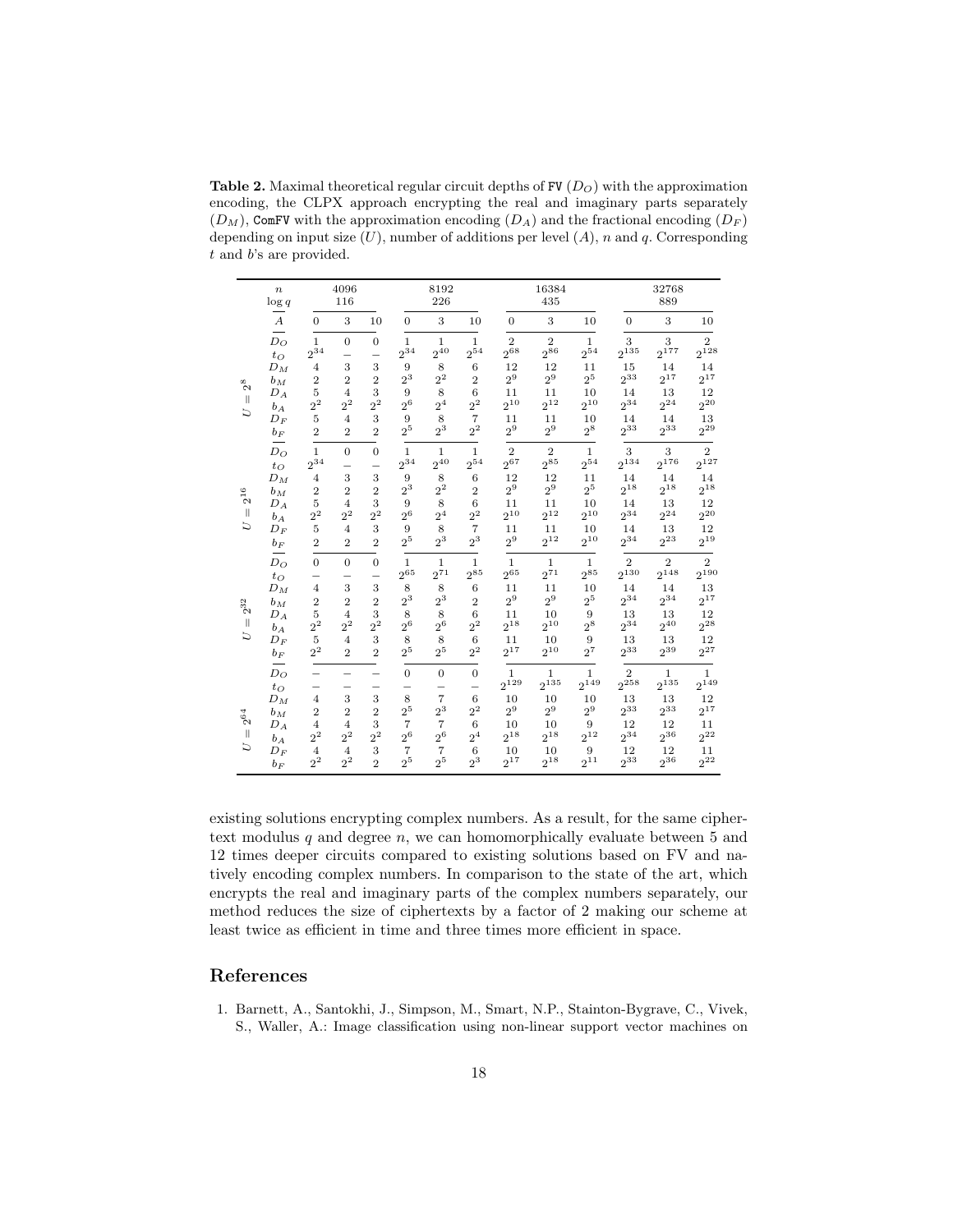Table 3. Maximal heuristic regular circuit depths of the original FV scheme with native complex inputs  $(D<sub>O</sub>)$ , the CLPX approach encrypting the real and imaginary parts separately  $(D_M)$ , ComFV with the approximation encoding  $(D_A)$  and the fractional encoding  $(D_F)$  depending on input size  $(U)$ , number of additions per level  $(A)$ , n and  $q. A$  corresponding  $t$  or  $b$  is provided.

|                | $\boldsymbol{n}$ | 4096           |                          |                          | 8192                         |                            |                      | 16384                     |                           |                           | 32768                       |                           |                           |
|----------------|------------------|----------------|--------------------------|--------------------------|------------------------------|----------------------------|----------------------|---------------------------|---------------------------|---------------------------|-----------------------------|---------------------------|---------------------------|
|                | $\log q$         | 116            |                          |                          | 226                          |                            |                      | 435                       |                           |                           | 889                         |                           |                           |
|                | $\boldsymbol{A}$ | $\overline{0}$ | 3                        | 10                       | $\overline{0}$               | 3                          | 10                   | $\overline{0}$            | 3                         | 10                        | $\theta$                    | 3                         | 10                        |
|                | $D_{O}$          | $\mathbf{1}$   | $\mathbf{1}$             | $\theta$                 | $\mathbf{1}$                 | $\mathbf{1}$               | $\mathbf{1}$         | $\overline{2}$            | $\overline{2}$            | $\overline{2}$            | 3                           | 3                         | $\overline{2}$            |
|                | $t_{O}$          | $2^{35}$       | $2^{41}$                 | $2^{18}$                 | $2^{35}$                     | $2^{41}$                   | $2^{55}$             | $2^{70}$                  | $2^{88}$                  | $2^{130}$                 | $2^{164}$                   | $2^{182}$                 | $2^{202}$                 |
| $\mathbb{S}^8$ | $D_M$            | 6              | 5                        | $\overline{4}$           | 10                           | 9                          | 8                    | 13                        | 12                        | 11                        | 15                          | 15                        | 14                        |
|                | $b_M$            | $\overline{2}$ | $\overline{2}$           | $\overline{2}$           | 2 <sup>5</sup>               | 2 <sup>4</sup>             | $2^2$                | 216                       | $2^{14}$                  | $2^{10}$                  | $2^{37}$                    | 234                       | $2^{31}$                  |
| $\mathbb{I}$   | $D_A$            | 6              | 5                        | $\overline{4}$           | 9                            | 9                          | $\overline{7}$       | 12                        | 11                        | 10                        | 14                          | 13                        | 13                        |
| Þ              | $b_A$            | 2 <sup>2</sup> | $2^2$                    | $2^{2}$                  | 2 <sup>6</sup>               | 2 <sup>6</sup>             | 2 <sub>0</sub>       | $2^{18}$                  | $2^{18}$                  | $2^{10}$                  | $2^{40}$                    | 240                       | $2^{38}$                  |
|                | $D_F$            | 6              | 5                        | $\overline{4}$           | 9                            | 9                          | $\overline{7}$       | 12                        | 12                        | 10                        | 14                          | 14                        | 13                        |
|                | $b_F$            | $\overline{2}$ | $\overline{2}$           | $\overline{2}$           | 2 <sup>4</sup>               | 2 <sup>4</sup>             | 2 <sup>2</sup>       | 216                       | $2^{15}$                  | $2^8$                     | $2^{32}$                    | $2^{33}$                  | $2^{33}$                  |
|                | $D_O$            | $\mathbf{1}$   | $\mathbf{1}$             | $\Omega$                 | $\mathbf{1}$                 | $\mathbf{1}$               | 1                    | $\overline{2}$            | $\overline{2}$            | $\overline{2}$            | 3                           | 3                         | $\overline{2}$            |
|                | $t_{O}$          | $2^{35}\,$     | $2^{41}$                 | $2^{18}$                 | $2^{35}$                     | $2^{41}$                   | 2 <sup>55</sup>      | $2^{70}$                  | $2^{88}$                  | 2130                      | $2^{164}$                   | 2173                      | $2^{201}$                 |
| $2^{16}\,$     | $D_M$            | 6              | 5                        | 4                        | 10                           | 9                          | 7                    | 12                        | 12                        | 11                        | 15                          | 14                        | 13                        |
|                | $b_M$            | $\overline{2}$ | $\overline{2}$           | $\overline{2}$           | 2 <sup>5</sup>               | 2 <sup>4</sup>             | $2^2$                | $2^{17}$                  | $2^{14}$                  | $2^{10}$                  | $2^{37}$                    | $2^{38}$                  | $2^{35}$                  |
| H              | $D_A$            | 6              | 5                        | 4                        | 9                            | 9                          | 7                    | 12                        | 11                        | 10                        | 14                          | 13                        | 13                        |
| D              | $b_A$            | $2^2$          | $2^2$                    | $\mathbf{2}^2$           | 2 <sup>6</sup>               | $2^6$                      | 2 <sup>6</sup>       | $2^{18}$                  | $2^{18}$                  | $2^{10}$                  | $2^{40}$                    | $2^{40}$                  | $2^{38}$                  |
|                | $D_F$            | 6              | 5                        | $\overline{4}$           | 9                            | 9                          | 7                    | 12                        | 11                        | 10                        | 14                          | 13                        | 13                        |
|                | $b_F$            | $2^2$          | $\overline{2}$           | $\overline{2}$           | $2^5\,$                      | 2 <sup>6</sup>             | $2^3$                | $2^{17}$                  | $2^{15}$                  | $2^{10}$                  | 233                         | $2^{41}$                  | $2^{37}$                  |
|                | $D_{O}$          | $\Omega$       | $\Omega$                 | $\Omega$                 | $\mathbf{1}$                 | $\mathbf{1}$               | $\mathbf{1}$         | $\mathbf{1}$              | $\mathbf{1}$              | $\mathbf{1}$              | $\overline{2}$              | $\overline{2}$            | $\overline{2}$            |
|                | $t_{O}$          | $2^{33}$       | $2^{33}$                 | $2^{33}$                 | $2^{65}$                     | $2^{71}$                   | $2^{84}$             | $2^{65}$                  | $2^{71}$                  | $2^{85}$                  | $2^{206}$                   | $2^{205}$                 | $2^{198}$                 |
| $2^{32}$       | $D_M$            | $\overline{5}$ | 5                        | $\overline{4}$           | 9                            | 9                          | 7                    | 12                        | 11                        | 10                        | 14                          | 14                        | 13                        |
|                | $b_M$            | $2^2$          | $\overline{2}$           | $\overline{2}$           | $2^7\,$                      | $2^5$                      | 2 <sup>2</sup>       | $2^{17}$                  | $2^{16}$                  | $2^{13}$                  | $2^{40}$                    | $2^{39}$                  | $2^{35}$                  |
| $\mathbb{I}$   | $D_A$            | 5              | 5                        | $\overline{4}$           | 8                            | 8                          | $\overline{7}$       | 11                        | 10                        | 10                        | 13                          | 13                        | 12                        |
| ゴ              | $b_A$            | $2^2$          | $2^2$                    | $2^{2}$                  | 2 <sup>6</sup>               | $2^6$                      | 2 <sup>6</sup>       | $2^{18}$                  | $2^{18}$                  | $2^{14}$                  | $2^{40}$                    | $2^{40}$                  | $2^{40}$                  |
|                | $D_F$            | $\,$ 5         | 5                        | $\overline{4}$           | 9                            | 8                          | $\overline{7}$       | 11                        | 10                        | 10                        | 13                          | 13                        | 12                        |
|                | $b_F$            | $2^2$          | $2^2$                    | $\overline{2}$           | 2 <sup>9</sup>               | 2 <sup>6</sup>             | 2 <sup>4</sup>       | $2^{17}$                  | $2^{15}$                  | $2^{14}$                  | 233                         | $2^{41}$                  | $2^{38}$                  |
|                | $D_O$<br>$t_{O}$ | -              | $\overline{\phantom{0}}$ | $\overline{\phantom{0}}$ | $\overline{0}$<br>$2^{65}\,$ | $\overline{0}$<br>$2^{65}$ | $\theta$<br>$2^{65}$ | $\mathbf{1}$<br>$2^{129}$ | $\mathbf{1}$<br>$2^{135}$ | $\mathbf{1}$<br>$2^{149}$ | $\overline{2}$<br>$2^{258}$ | $\mathbf{1}$<br>$2^{266}$ | $\mathbf{1}$<br>$2^{262}$ |
| $2^{64}\,$     | $D_M$            | 5              | 5                        | $\overline{4}$           | 8                            | 8                          | $\overline{7}$       | 11                        | 11                        | 10                        | 13                          | 13                        | 12                        |
|                | $b_M$            | $2^2$          | 2 <sup>2</sup>           | $\overline{2}$           | 2 <sup>9</sup>               | $2^6\,$                    | $2^3$                | $2^{19}$                  | $2^{18}$                  | $2^{13}$                  | $2^{44}$                    | $2^{41}$                  | $2^{39}$                  |
| $\mathbb{I}$   | $D_A$            | $\overline{5}$ | $\overline{4}$           | $\overline{4}$           | 8                            | $\overline{7}$             | $\overline{7}$       | 10                        | 10                        | 9                         | 12                          | 12                        | 12                        |
| D              | $b_A$            | 2 <sup>4</sup> | 2 <sup>4</sup>           | $2^2$                    | $2^{10}$                     | 2 <sup>6</sup>             | 2 <sup>6</sup>       | $2^{18}$                  | $2^{18}$                  | $2^{14}$                  | $2^{40}$                    | $2^{40}$                  | $2^{44}$                  |
|                | $D_F$            | $\overline{5}$ | 5                        | $\overline{4}$           | 8                            | 8                          | $\overline{7}$       | 10                        | 10                        | 9                         | 12                          | 12                        | 12                        |
|                | $b_F$            | $2^3$          | $2^3$                    | $2^2$                    | 2 <sup>9</sup>               | 2 <sup>9</sup>             | 26                   | $2^{17}$                  | $2^{18}$                  | 214                       | 33                          | 241                       | $2^{43}$                  |

encrypted data (2017), cryptology ePrint Archive: Report 2017/857

- 2. Bonte, C., Bootland, C., Bos, J.W., Castryck, W., Iliashenko, I., Vercauteren, F.: Faster homomorphic function evaluation using non-integral base encoding. In: CHES 2017. LNCS, vol. 10529, pp. 579–600. Springer, Heidelberg (Sep 2017)
- 3. Bos, J.W., Castryck, W., Iliashenko, I., Vercauteren, F.: Privacy-friendly forecasting for the smart grid using homomorphic encryption and the group method of data handling. In: AFRICACRYPT 17. LNCS, vol. 10239, pp. 184–201. Springer, Heidelberg (May 2017)
- 4. Brakerski, Z., Gentry, C., Vaikuntanathan, V.: (Leveled) fully homomorphic encryption without bootstrapping. In: ITCS 2012. pp. 309–325. ACM (Jan 2012)
- 5. Chen, H., Laine, K., Player, R.: Simple encrypted arithmetic library SEAL v2.1. In: FC 2017. vol. 10323, pp. 3–18. Springer, Heidelberg (2017)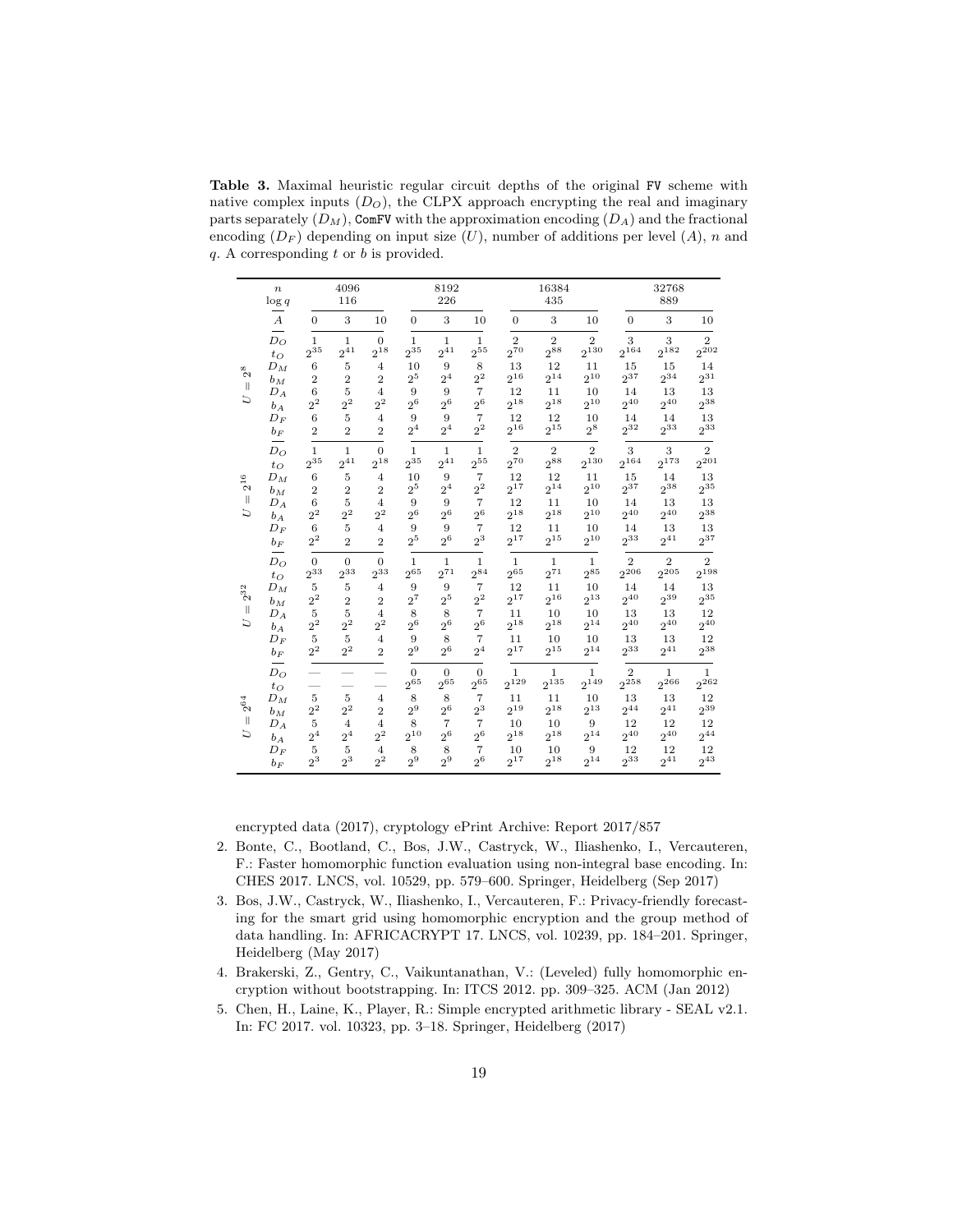- 6. Chen, H., Laine, K., Player, R., Xia, Y.: High-precision arithmetic in homomorphic encryption. In: Smart, N.P. (ed.) CT-RSA 2018. LNCS, vol. 10808, pp. 116–136. Springer, Heidelberg (2018)
- 7. Cheon, J.H., Jeong, J., Lee, J., Lee, K.: Privacy-preserving computations of predictive medical models with minimax approximation and non-adjacent form. In: FC 2017. vol. 10323, pp. 53–74. Springer, Heidelberg (2017)
- 8. Cheon, J.H., Kim, A., Kim, M., Song, Y.S.: Homomorphic encryption for arithmetic of approximate numbers. In: ASIACRYPT 2017, Part I. LNCS, vol. 10624, pp. 409–437. Springer, Heidelberg (Dec 2017)
- 9. Costache, A., Smart, N.P.: Which ring based somewhat homomorphic encryption scheme is best? In: CT-RSA 2016. LNCS, vol. 9610, pp. 325–340. Springer, Heidelberg (Feb / Mar 2016)
- 10. Costache, A., Smart, N.P., Vivek, S.: Faster homomorphic evaluation of discrete Fourier transforms. In: FC 2017. LNCS, vol. 10322, pp. 517–529 (2017)
- 11. Costache, A., Smart, N.P., Vivek, S., Waller, A.: Fixed-point arithmetic in SHE schemes. In: SAC 2016. LNCS, vol. 10532, pp. 401–422. Springer, Heidelberg (Aug 2016)
- 12. Dowlin, N., Gilad-Bachrach, R., Laine, K., Lauter, K., Naehrig, M., Wernsing, J.: Manual for using homomorphic encryption for bioinformatics. Tech. rep., MSR-TR-2015-87, Microsoft Research (2015)
- 13. Fan, J., Vercauteren, F.: Somewhat practical fully homomorphic encryption. Cryptology ePrint Archive, Report 2012/144 (2012), http://eprint.iacr.org/2012/ 144
- 14. Geihs, M., Cabarcas, D.: Efficient integer encoding for homomorphic encryption via ring isomorphisms. In: LATINCRYPT 2014. LNCS, vol. 8895, pp. 48–63. Springer, Heidelberg (Sep 2015)
- 15. Gentry, C.: Fully homomorphic encryption using ideal lattices. In: 41st ACM STOC. pp. 169–178. ACM Press (May / Jun 2009)
- 16. Gentry, C., Halevi, S., Smart, N.P.: Homomorphic evaluation of the AES circuit. In: CRYPTO 2012. LNCS, vol. 7417, pp. 850–867. Springer, Heidelberg (Aug 2012)
- 17. Hoffstein, J., Pipher, J., Silverman, J.H.: Ntru: A ring-based public key cryptosystem. In: Algorithmic Number Theory, Third International Symposium, ANTS-III. pp. 267–288. Springer, Heidelberg (1998)
- 18. Lauter, K., López-Alt, A., Naehrig, M.: Private computation on encrypted genomic data. In: LATINCRYPT 2014. LNCS, vol. 8895, pp. 3–27 (Sep 2015)
- 19. Lyubashevsky, V., Peikert, C., Regev, O.: On ideal lattices and learning with errors over rings. In: EUROCRYPT 2010. LNCS, vol. 6110, pp. 1–23. Springer, Heidelberg (May 2010)
- 20. Naehrig, M., Lauter, K.E., Vaikuntanathan, V.: Can homomorphic encryption be practical? In: ACM Cloud Computing Security Workshop – CCSW. pp. 113–124. ACM (2011)

## A The canonical norm

This appendix closely follows Appendix A.5 of the ePrint version of [6].

Let  $K = \mathbb{Q}[X]/(f(X))$  be a cyclotomic number field where, as usual,  $f(X) =$  $X<sup>n</sup> + 1$  is the 2*n*-cyclotomic polynomial, *n* a power of two. We denote the ring of integers of K by R, i.e.  $R = \mathbb{Z}[X]/(f(X))$ . Let  $R_a$  be the reduction of R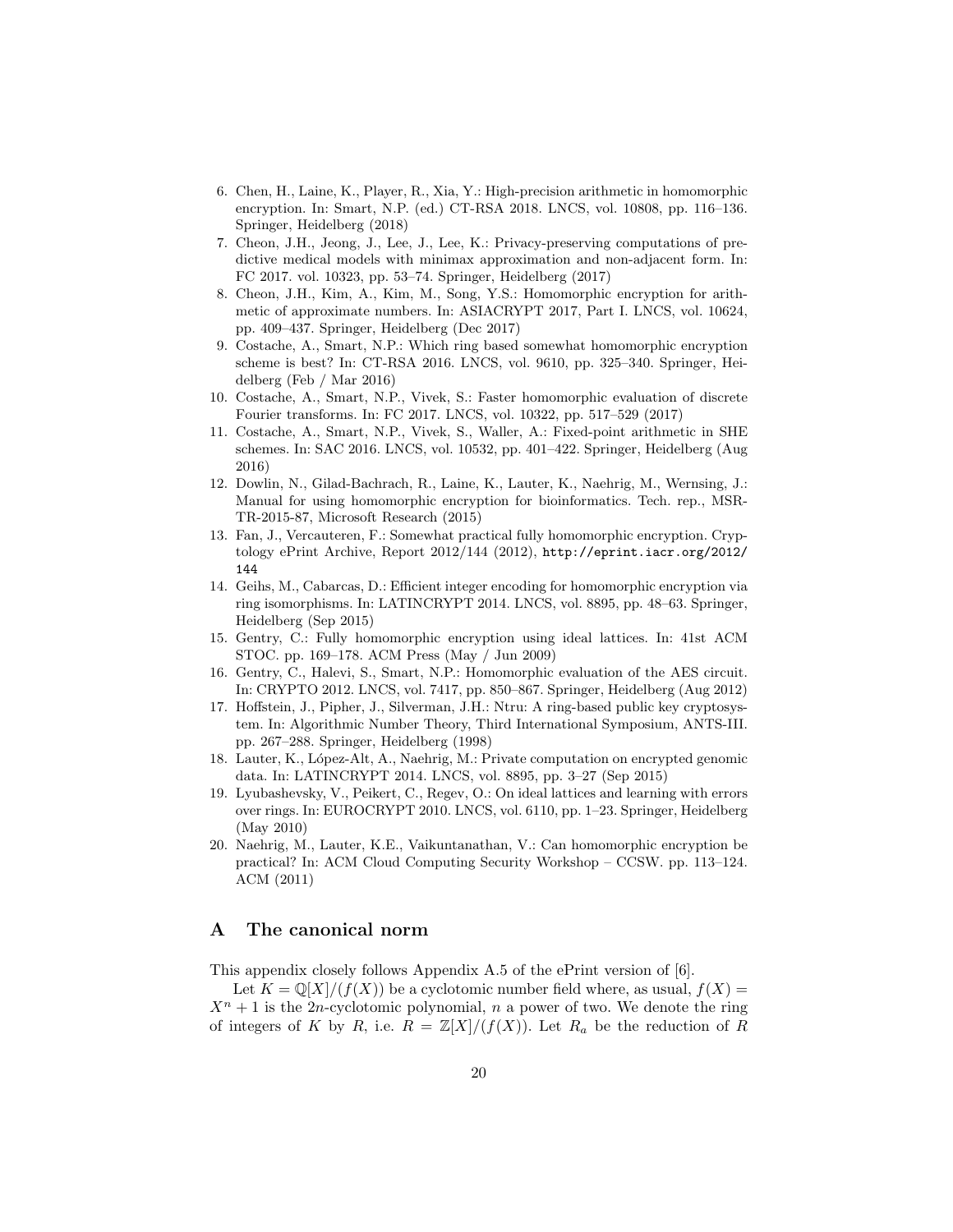modulo an ideal (a). If a is a natural number  $R_a = \mathbb{Z}_a[X]/(f(X))$  and we take representatives of  $\mathbb{Z}/a\mathbb{Z}$  from the half-open interval  $[-a/2, a/2)$ .

For any  $a = \sum_i a_i X^i \in K$ , the infinity norm  $||a||_{\infty}$  is defined as  $\max_i |a_i|$ . We denote by  $\delta_R$  the upper bound on  $\|ab\|_{\infty} / \|a\|_{\infty} \cdot \|b\|_{\infty}$  for any  $a, b \in R$ . This bound is called the expansion factor of R. For a our ring of cyclotomic integers R, the expansion factor is  $\delta_R = n$ . Let  $\zeta$  is a complex primitive 2n-th root of unity. We define the canonical norm as

$$
||a||_{\infty}^{\operatorname{can}} = ||(a(\zeta), a(\zeta^3), \dots, a(\zeta^{2n-1}))||_{\infty}.
$$

It is easy to check that the canonical norm satisfies

$$
||a||_{\infty} \le ||a||_{\infty}^{\text{can}}, \qquad ||a+b||_{\infty}^{\text{can}} \le ||a||_{\infty}^{\text{can}} + ||b||_{\infty}^{\text{can}}, \qquad ||ab||_{\infty}^{\text{can}} \le ||a||_{\infty}^{\text{can}} \cdot ||b||_{\infty}^{\text{can}}.
$$

The last inequality implies that the canonical norm leads to tighter bounds than the infinity norm [19].

Canonical norm of random polynomials We will need to bound the canonical norm of random polynomials whose coefficients are generated from a discrete Gaussian or uniform distributions. We follow a heuristic approach given in [16, A.5], which was already used in [9, 5, 6] for an analysis of the FV scheme.

Let  $a \in R$  be a polynomial such that its coefficients are chosen independently from some zero-mean distribution with standard deviation  $\sigma$ . For this purpose, we use the following distributions

- $-$  a discrete Gaussian distribution  $D(σ^2)$  with PMF proportional to exp( $-\frac{|x|^2}{2σ^2}$ ),
- the uniform distribution  $U_3$  over the ternary set  $\{-1,0,1\},\$
- the uniform distribution  $\mathcal{U}_q$  over  $\mathbb{Z}_q$ ,
- the uniform distribution  $\mathcal{U}_{\text{rnd}}$  over the interval  $(-1/2, 1/2]$ .

By the definition of the canonical norm, we need to compute  $a(\zeta_{2n}^i)$ . The evaluation  $a(\zeta^i)$  is the inner product between the coefficient vector of a and the evaluation  $u(\zeta)$  is the liner product between the coefficient vector of a and the fixed vector  $(1, \zeta^i, \ldots, \zeta^{i(n-1)})$ , which has Euclidean norm  $\sqrt{n}$ . Hence, the random variable  $a(\zeta_{2n}^i)$  has variance  $V = \sigma^2 n$  by the Cauchy-Schwartz inequality.

When  $a_i \leftarrow \mathcal{D}(\sigma^2)$  then the coefficients have variance  $\approx \sigma^2$  and thus the variance of  $a(\zeta_{2n}^i)$  is  $V_{\mathcal{D}} \simeq \sigma^2 n$ . If  $a_i \leftarrow U_3$  then the coefficients have variance 2/3 and thus the total variance is  $V_{\mathcal{U}_3} = 2n/3$ . By analogy,  $V_{\mathcal{U}_q} \leq q^2n/12$  as the  $a_i$  has variance roughly  $q^2/12$ . Finally, the variance of  $a_i \leftarrow \mathcal{U}_{\text{rnd}}$  is equal to  $1/12$ , so  $V_{\mathcal{U}_{\text{rnd}}} = n/12$ .

Since  $a(\zeta_{2n}^i)$  is the sum of independently distributed complex variables, by the law of large numbers it is distributed similarly to a complex Gaussian random the law of large numbers it is distributed similarly to a complex Gaussian random<br>variable of variance V. Therefore, given that  $\text{erfc}(6) \simeq 2^{-55}$ , we can use  $6\sqrt{V}$ as a high-probability bound on  $a(\zeta_{2n}^i)$ . Since in practice  $n \geq 2^{12}$ , this bound is good enough to claim that  $||a||_{\infty}^{\text{can}} \leq 6$  $\ddot{q}$ V with very high probability. For the